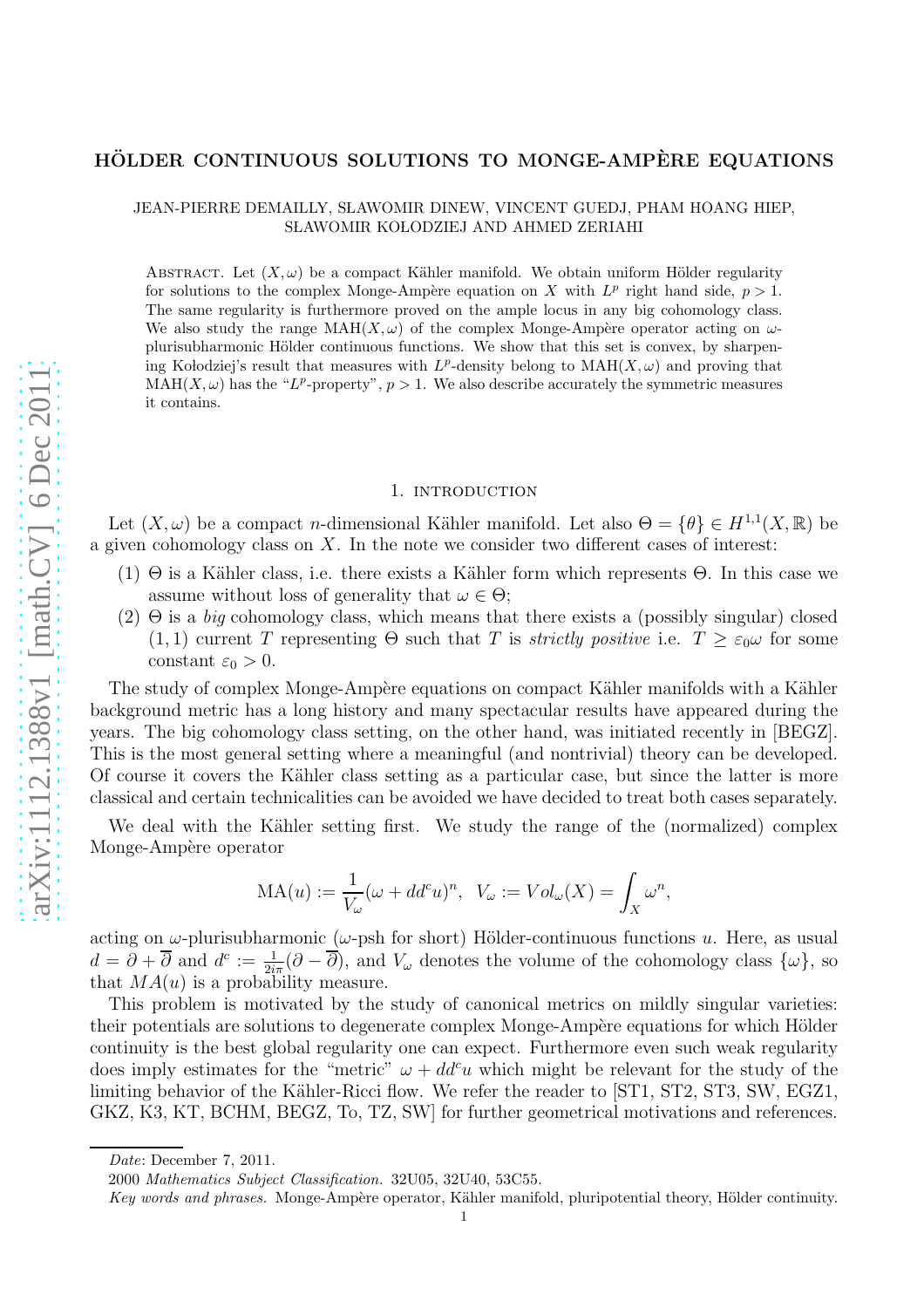We let  $PSH(X,\omega)$  denote the set of  $\omega$ -psh functions: these are defined as being locally equal to the sum of a plurisubharmonic and a smooth function and any such function  $u$  additionally satisfies the inequality  $\omega + dd^c u > 0$  in the weak sense of currents.

We let Hölder $(X,\mathbb{R})$  denote the set of real valued Hölder-continuous functions on X. Our goal is thus to understand the range

$$
\mathrm{MAH}(X,\omega):=\mathrm{MA}(\mathrm{PSH}(X,\omega)\cap \mathrm{H\"older}(X,\mathbb{R})).
$$

A result of fifth named author [K3] (see [EGZ1] and [Di] for refinements in particular cases) asserts that a probability measure  $\mu = f\omega^n$  which is absolutely continuous with respect to the Lebesgue measure belongs to  $\text{MAH}(X,\omega)$  if it has density  $f \in L^p$  for some  $p > 1$ . Note that a Monge-Ampère potential  $u \in PSH(X, \omega)$  such that  $MA(u) = \mu$  is unique, up to an additive constant.

The proof in  $[K3]$  does not give any information on the Hölder exponent of the Monge-Ampère potential. We combine here the methods of [K3] and the regularization techniques of the first named author [D1, D4] to establish the following result:

**Theorem A.** Let  $\mu = f\omega^n = MA(u)$  be a probability measure absolutely continuous with respect to Lebesgue measure, with density  $f \in L^p$ ,  $p > 1$ . Then u is Hölder-continuous with exponent  $\alpha$  arbitrarily close to  $2/(1 + nq)$ , where q denotes the conjugate exponent of p.

It is a slightly better exponent than the one obtained in some special cases in [EGZ1] and [Di]. It is also asymptotically optimal (see [Pl] and [GKZ] for some local counterexamples which are easily adjustable to the compact setting). The proof uses a subtle regularization result of [D1, D4], as in [Di] and [BD]. The extra tool that allows us to remove symmetry/curvature constraints is the Kiselman minimum principle coupled with Demailly's method of attenuating singularities (the Kiselman-Legendre transform) from [D4].

By keeping track of the Hölder constant together with the exponent one can in fact obtain uniform estimates provided suitable control on the global geometry is assumed. More precisely if we assume uniformly bounded geometry (this notion will be explained in the Preliminaries) the following holds:

**Theorem A\*.** Let  $(X_s, \omega_s)$  be a family of compact Kähler manifolds with uniformly bounded  $q\neq q\neq q\neq q$ . Consider the Monge-Ampère equations

$$
(\omega_s + dd^c u_s)^n = f_s \omega_s^n, \quad \sup_{X_s} u_s = 0.
$$

 $\inf_{\mathcal{L}} ||f||_{L^p(\omega_s^n)} \leq C$  are uniformly bounded then the solutions  $u_s$  are uniformly Hölder continuous for any exponent  $\alpha < 2/(nq+1)$  and the Hölder constant is uniformly controlled by C and the constants from the definition of the uniformly bounded geometry.

We furthermore believe that additional technical improvements of our arguments may lead to analogous statements in the case of classes which are merely semi-positive and big (see [BGZ] for a definition and further developments).

A satisfactory description of  $MAH(X, \omega)$  is yet to be found. We nevertheless establish a technically involved characterization (Theorem 4.3) that allows us to derive several useful consequences, for example we show:

**Theorem B.** The set  $\text{MAH}(X, \omega)$  has the  $L^p$ -property: if  $\mu \in \text{MAH}(X, \omega)$  and  $0 \le f \in L^p(\mu)$ with  $p > 1$  and  $\int_X f d\mu = 1$ , then  $f\mu \in \text{MAH}(X, \omega)$ .

In particular the set  $\text{MAH}(X,\omega)$  is convex.

It has been recently proved by Dinh-Nguyen-Sibony [DNS] (see also [Ber] for recent developments) that measures in  $MAH(X,\omega)$  have the following strong integrability property: if  $\mu \in \text{MAH}(X, \omega)$ , then

$$
(\dagger) \qquad \exp(-\varepsilon \operatorname{PSH}(X,\omega)) \subset L^1(\mu), \text{ for some } \varepsilon > 0.
$$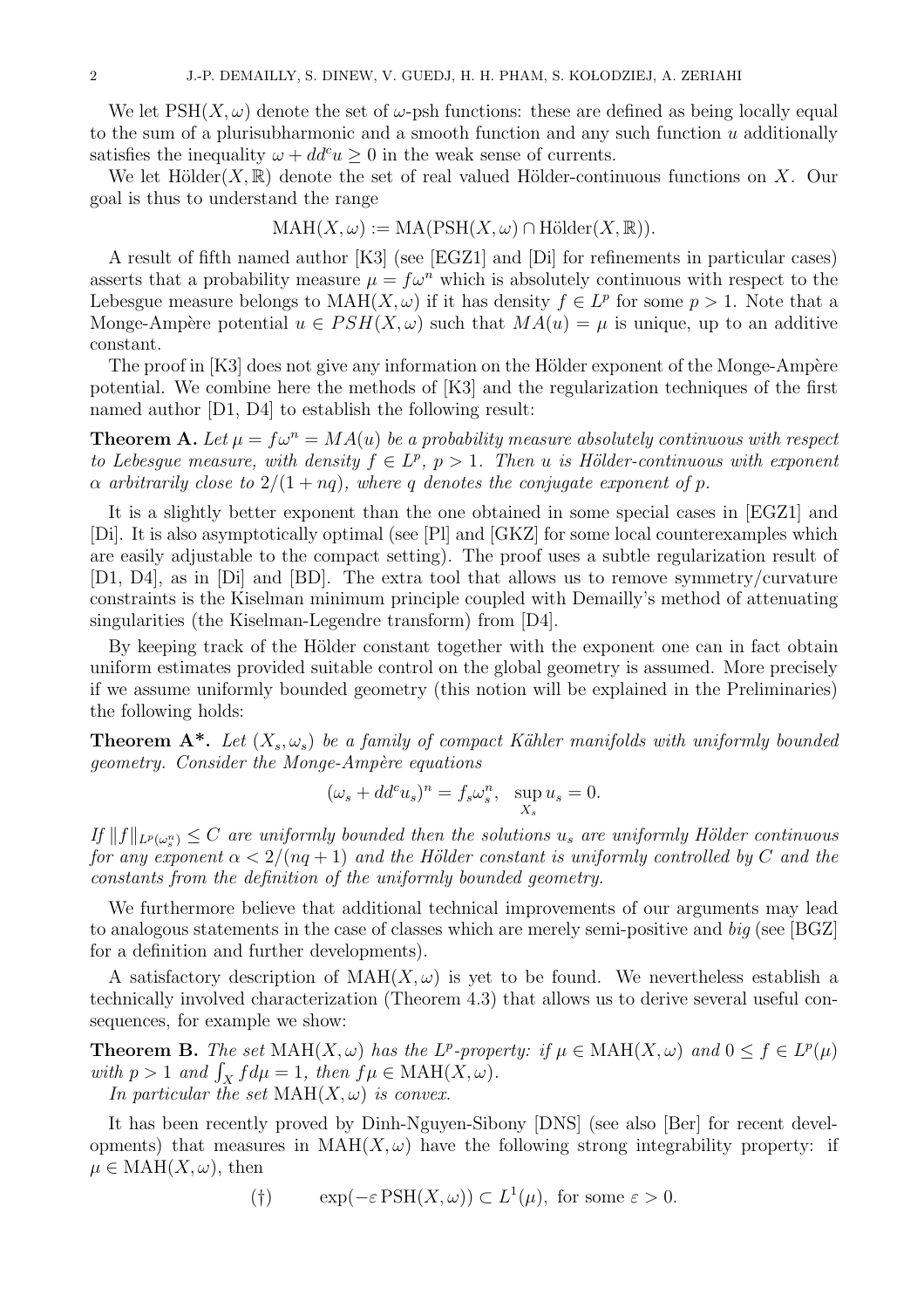This is a useful generalization of Skoda's celebrated integrability theorem (see [Sk, Ze]).

It is natural to wonder whether condition (†) characterizes  $\text{MAH}(X,\omega)$ . This is the case when  $n = 1$  (see [DS] and Subsection 4.1). In this note we show that such a characterization still holds in higher dimensions provided the measures under consideration have symmetries:

**Theorem C.** Let  $\mu$  be a probability measure with finitely many isolated singularities of radial or toric type. Then  $\mu$  belongs to  $\text{MAH}(X, \omega)$  if and only if (†) is satisfied.

Next we turn our attention to the general big cohomology class setting. To this end we choose a smooth (1, 1)-form  $\theta$  representing  $\Theta$ . Observe that in general one cannot have  $\theta \geq 0$ . Analogously to the Kähler setting we can nevertheless define  $PSH(X, \theta)$  as the set of functions which are defined again as being locally equal to sum of a plurisubharmonic and a smooth function and any such function  $\varphi$  should satisfy  $\theta + dd^c \varphi \geq 0$ . Observe that by assumption such functions exist, although they all may be singular.

It follows from the regularization theorem of the first author [D4] that we can find a strictly positive closed  $(1, 1)$  current  $T_+ = \theta + dd^c \varphi_+$  which represents  $\Theta$  and has analytic singularities, that is there exists  $c > 0$  such that locally on X we have

$$
\varphi_{+} = c \log \sum_{j=1}^{N} |f_j|^2 \text{ mod } C^{\infty}
$$

where  $f_1, ..., f_N$  are local holomorphic functions. Such a current  $T_+$  is then smooth on a Zariski open subset Ω, and the *ample locus* Amp( $\Theta$ ) of  $\Theta$  is defined as the largest such Zariski open subset (which exists by the Noetherian property of closed analytic subsets). Therefore any θ-psh function ψ with *minimal singularities* is locally bounded on the ample locus. Here having minimal singularity means that given any other  $\theta$ -psh function  $\varphi$  one has the inequality

$$
\varphi \leq \psi + O(1).
$$

According to [BEGZ] we can then define the (non-pluripolar) product  $\langle (\theta + dd^c \varphi)^n \rangle$ , and in case  $\varphi$  has minimal singularities, the total mass of this measure is independent of  $\varphi$  and equals

$$
\int_X \langle (\theta + dd^c \varphi)^n \rangle =: Vol(\Theta) > 0.
$$

It is therefore meaningful to study the (normalized) Monge-Ampère equation

$$
MA(\varphi) := \frac{1}{Vol(\Theta)} (\theta + dd^c \varphi)^n = \mu,
$$

for a given probability measure  $\mu$  vanishing on pluripolar sets.

When  $\mu = fdV$  is absolutely continuous with respect to Lebesgue measure with density  $f \in L^p(X)$ ,  $p > 1$ , there is a unique solution modulo additive constant which turns out to have minimal singularities [BEGZ]. The solution is known to be globally continuous on X when the cohomology class  $\Theta$  is moreover semi-positive ([EGZ3]).

In this context we prove the following analogue of Theorem A:

**Theorem D.** Let  $\mu$  be a probability measure absolutely continuous with respect to a fixed smooth volume form, with density  $f \in L^p(X)$ ,  $p > 1$ . Let  $\varphi$  be a weak solution of the Monge-Ampère equation  $MA(\varphi) = \mu$ . Then for any  $0 < \alpha < 2/(1 + nq)$ ,  $\varphi$  is Hölder-continuous of exponent  $\alpha$ locally in the ample locus  $Amp(\Theta)$  of  $\Theta$  (here q denotes the conjugate exponent of p).

The note is organized as follows. In Section 2 we recall all the basic facts and introduce the necessary definitions. Theorems A and  $A^*$  are proved in Section 3. After recalling the one dimensional theory in Subsection 4.1, we establish the characterization of  $MAH(X, \omega)$  in Subsection 4.2. This allows us to prove Theorem B (in Subsection 4.3) and derive further interesting consequences. The case of measures with symmetries is handled in Section 5. Theorem D is proved in Section 6. In the Appendix we briefly explain how bounds on the curvature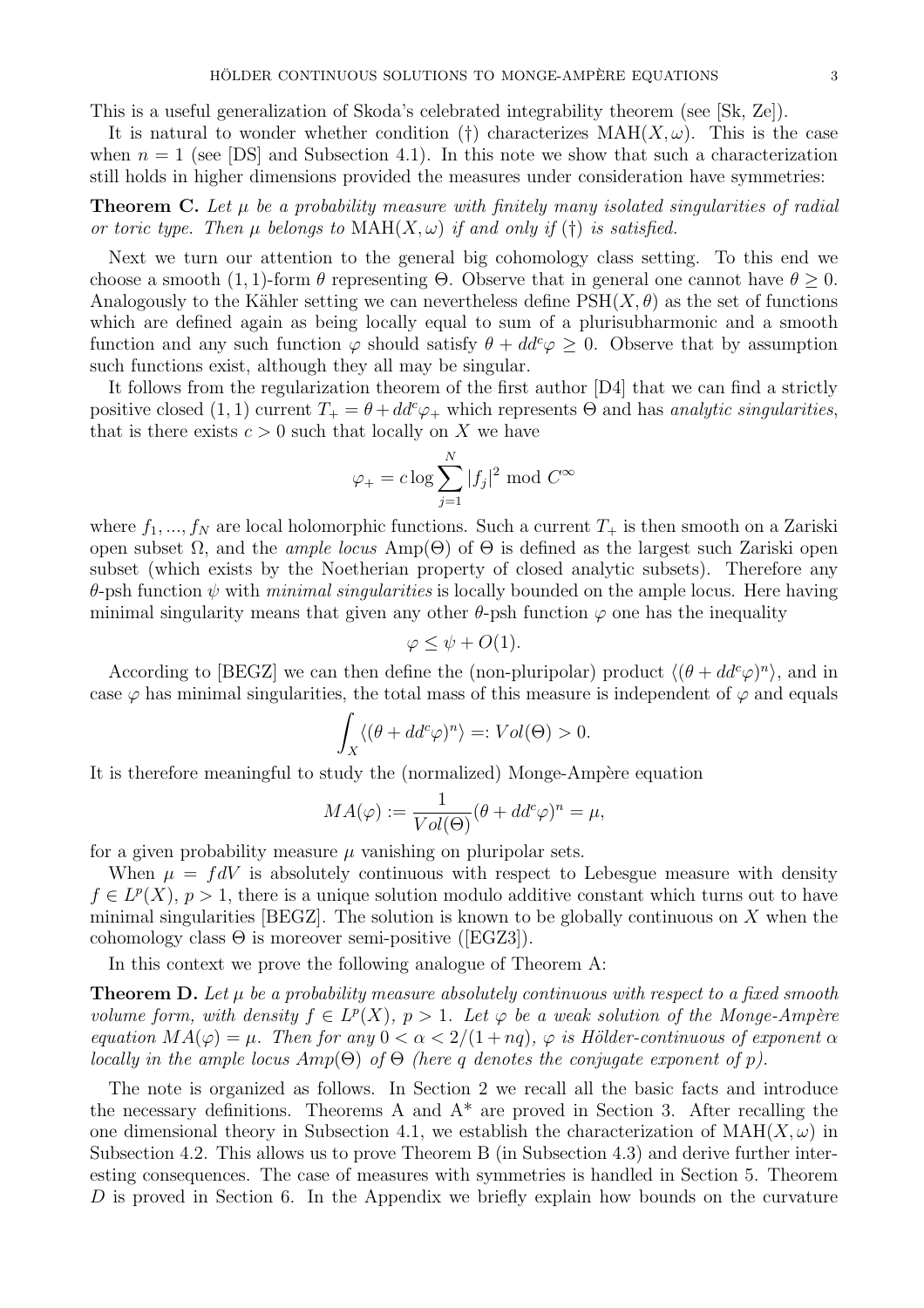allow to control the differential of the exponential mapping, a technical information needed in the proof of Theorem A\*.

#### 2. preliminaries

2.1. Curvature and regularization. Let X be a compact Kähler manifold equipped with a fundamental Kähler form  $\omega$  given in local coordinates by

$$
\omega = \frac{i}{2} \sum_{k,j} g_{k\bar{j}} dz^k \wedge d\bar{z}^j.
$$

Its bisectional curvature tensor in those local coordinates is defined by

$$
R_{i\bar{j}k\bar{l}}:=-\frac{\partial^2 g_{k\bar{l}}}{\partial z_i\partial\bar{z}_j}+\sum_{p,q=1}^ng^{p\bar{q}}\frac{\partial g_{p\bar{l}}}{\partial\bar{z}_j}\frac{\partial g_{k\bar{q}}}{\partial z_i},
$$

with  $g^{p\bar{q}}$  denoting the inverse transposed matrix of  $g_{p\bar{q}}$  i.e.,  $\sum_{q=1}^{n} g^{p\bar{q}} g_{s\bar{q}} = \delta_{ps}$ . It is a classical fact that in the Kähler case the bisectional curvature tensor coincides with the Levi-Civita curvature tensor. We say that the bisectional curvature is bounded by  $A > 0$  if for any  $z \in X$ and any vectors  $Z, Y \in T_z X$ ,  $Z, Y \neq 0$  we have the inequality

$$
\Big|\sum_{i,j,k,l}^n R_{i\bar{j}k\bar{l}}(z)Z_i\bar{Z}_jY_k\bar{Y}_l\Big|\leq A\|Z\|_{\omega}^2\|Y\|_{\omega}^2.
$$

Analogously the bisectional curvature is bounded from below (resp. from above) by A if

$$
\sum_{i,j,k,l}^{n} R_{i\overline{j}k\overline{l}}(z) Z_i \overline{Z}_j Y_k \overline{Y}_l \ge A \|Z\|_{\omega}^2 \|Y\|_{\omega}^2, \qquad \text{(resp. } \le \text{)}
$$

respectively. It is easy to check that the existence of such bounds is independent of the choice of local coordinates.

Recall that if u is a psh function in a domain in  $\mathbb{C}^n$  then a convolution with a radial smoothing kernel preserves positivity of  $dd^c u$ . For non-flat metrics, this may not be the case any longer. However, an approximation technique due to the first author allows to control "the negative part" of the smooth form. It is described in detail in [D1] and [D4]. Here we shall briefly highlight its main features.

Consider the exponential mapping from the tangent space of a given point  $z \in X$ 

$$
\exp_z: T_z X \ni \zeta \mapsto \exp_z(\zeta) \in X,
$$

which is defined by  $\exp_z(\zeta) = \gamma(1)$  with  $\gamma$  being the geodesic starting from z with initial velocity  $\gamma'(0) = \zeta$ . Given any function  $u \in L^1(X)$ , we define its  $\delta$ -regularization  $\rho_{\delta}u$  to be

(2.1) 
$$
\rho_{\delta}u(z) = \frac{1}{\delta^{2n}} \int_{\zeta \in T_z X} u(\exp_z(\zeta)) \rho\left(\frac{|\zeta|_{\omega}^2}{\delta^2}\right) dV_{\omega}(\zeta), \ \delta > 0
$$

according to [D1]. Here  $\rho$  is a smoothing kernel,  $|\zeta|^2_{\omega}$  stands for  $\sum_{i,j=1}^n g_{i\bar{j}}(z)\zeta_i\bar{\zeta}_j$ , and  $dV_{\omega}(\zeta)$ is the induced measure  $\frac{1}{2^n n!} (dd^c |\zeta|^2)$ <sup>n</sup>. This may be formally extended as a function on  $X \times \mathbb{C}$ by putting  $U(z, w) := \overline{\rho_{\delta}u(z)}$  for  $w \in \mathbb{C}$ ,  $|w| = \delta$ . The introduction of the variable w is convenient for an application of Kiselman minimum principle [Ki1, Ki2] to that function. It should be noticed that in [D4] the riemannian exponential map "exp" has been replaced by a "holomorphic counterpart" exph, which is defined as the holomorphic part of the Taylor expansion of  $\zeta \mapsto \exp_z(\zeta)$  (the reason is that the calculations then become somewhat simpler, especially in the non Kähler case, but this is not technically necessary; thanks to a well known theorem of E. Borel, such a formal expansion can always be achieved by a smooth function exph :  $TX \to X$ ). The function exph is however not uniquely defined, and this weakens the intrinsic character of the estimates. Therefore, we stick here to the more usual riemannian exp function.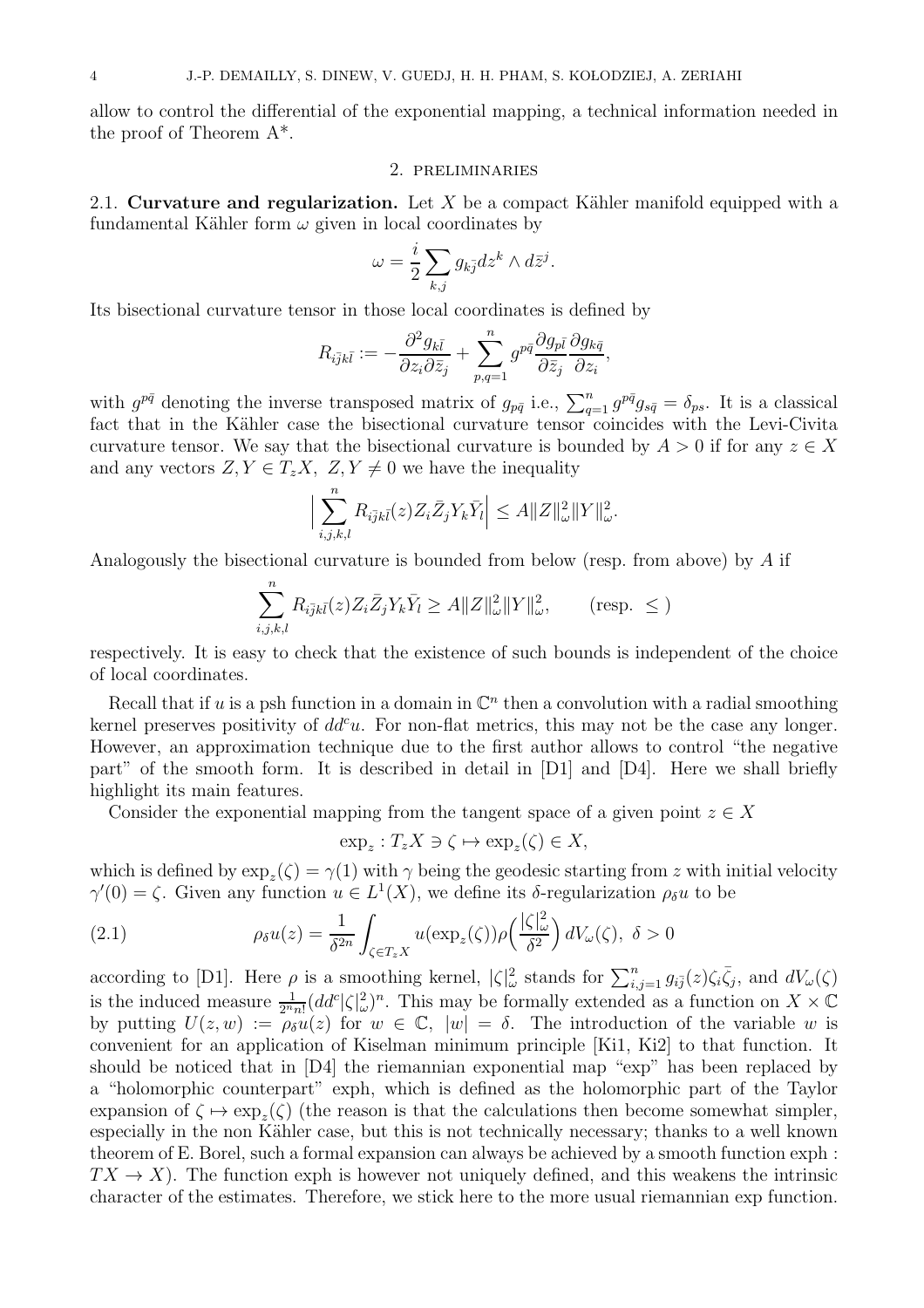The estimates obtained in [D1] show that all results of [D4] and [BD] are still valid with the unmodified definition of  $\rho_{\delta}u$ , at least when  $(X,\omega)$  is Kähler. By Lemma 8.2 of [D1], the exponential function

$$
\exp: TX \to X, \quad TX \ni (z, \zeta) \mapsto \exp_z(\zeta) \in X, \ \zeta \in T_z X
$$

satisfies the following properties:

- (1) exp is a  $\mathcal{C}^{\infty}$  smooth mapping;
- $(2) \forall z \in X$ ,  $\exp_z(0) = z$  and  $d_\zeta \exp(0) = \mathrm{Id}_{T_z X}$ ;
- (3)  $\forall z \in X$  the map  $\zeta \to \exp_z \zeta$  has a third order Taylor expansion at  $\zeta = 0$  of the form

$$
(2.2) \qquad \left| \exp_z(\zeta)_m - z_m - \zeta_m - \frac{1}{2} \sum_{j,k,l} R_{j\bar{k}l\bar{m}} (\bar{z}_k + \frac{1}{3} \bar{\zeta}_k) \zeta_j \zeta_l \right| \leq C(|\zeta|^2 (|z| + |\zeta|)^2), \quad |\zeta| < r,
$$

for small enough  $r > 0$ . The expansion is valid in holomorphic normal coordinates with respect to the Kähler metric.

It is convenient to select a particular smoothing kernel, namely  $\rho : \mathbb{R}_+ \to \mathbb{R}_+$  by setting

$$
\rho(t) = \begin{cases} \frac{\eta}{(1-t)^2} \exp(\frac{1}{t-1}) & \text{if } 0 \le t \le 1, \\ 0 & \text{if } t > 1 \end{cases}
$$

with a suitable constant  $\eta$ , such that

(2.3) 
$$
\int_{\mathbb{C}^n} \rho(\|z\|^2) dV(z) = 1
$$

( $dV$  denotes the Lebesgue measure in  $\mathbb{C}^n$ ).

The crucial estimate of the Hessian of  $U(z, w)$  given in [D4], Proposition 3.8 (see also [D1], Proposition 8.5), coupled with Kiselman's theorem provide a lemma stated in this form in [BD, Lemma 1.12]:

**Lemma 2.1.** Fix any bounded  $\omega$ -psh function u on a compact Kähler manifold  $(X, \omega)$ . Let  $U(z, w)$  be its regularization as defined above. Define the Kiselman-Legendre transform with level c by

(2.4) 
$$
u_{c,\delta} := \inf_{0 \le t \le \delta} \left[ U(z,t) + Kt^2 - K\delta^2 - c \log\left(\frac{t}{\delta}\right) \right].
$$

Then for some positive constant K depending on the curvature, the function  $U(z,t) + Kt^2$  is increasing in t and one has the following estimate for the complex Hessian:

(2.5) 
$$
\omega + dd^c u_{c,\delta} \ge -(A \min\{c, \lambda(z,\delta)\} + K\delta^2) \omega,
$$

where A is a lower bound of the negative part of the bisectional curvature of  $\omega$ , while

$$
\lambda(z,t) := \frac{\partial}{\partial \log t} (U(z,t) + Kt^2).
$$

2.2. Jensen formula and uniformly bounded geometry. The classical Jensen formula (see, for example [BT1]) for a  $\mathcal{C}^2$  function u defined in a ball  $B(z, 2\delta)$  in  $\mathbb{C}^n$  says that

(2.6) 
$$
(\check{u}_{\delta} - u)(z) = \frac{2n}{\delta^{2n} \sigma_{2n-1}} \int_0^{\delta} r^{2n-1} \int_0^r t^{1-2n} \int_{|\zeta| \le t} \Delta u(z + \zeta) dV(\zeta) dt dr,
$$

where  $\check{u}_{\delta}$  is the average of u over  $B(z, \delta)$  and  $\sigma_{2n-1}$  denotes the total surface measure of the unit sphere. Now, if  $u$  is defined in a large set, then the integration of the above formula in z provides an estimate of the integral of  $\delta^{-2}(\tilde{u}_{\delta} - u)$  in terms of the integral of the Laplacian of  $u$ . We need such an estimate on compact Kähler manifolds which is uniform as long as the geometry of manifolds is bounded in a certain sense.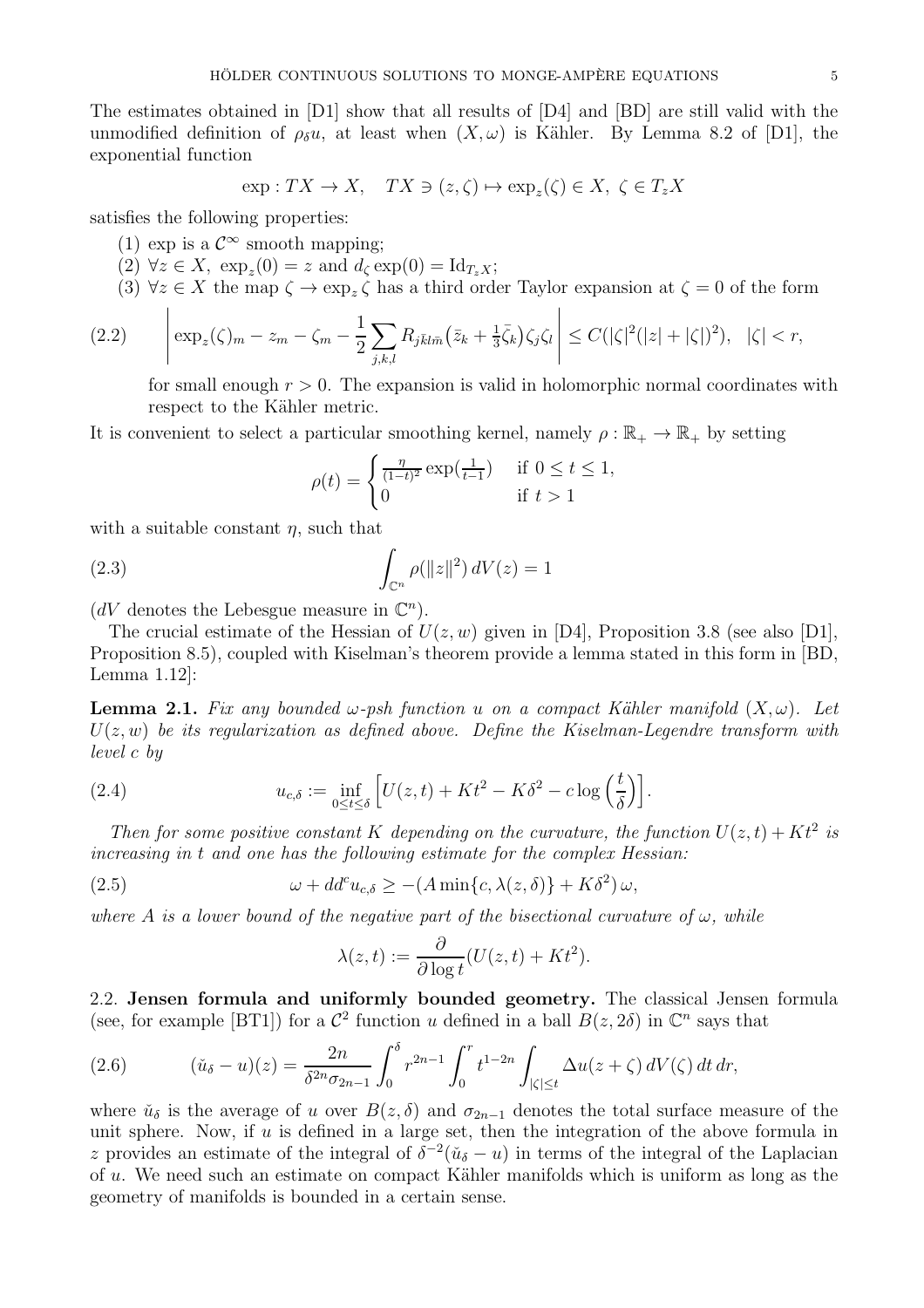**Definition 2.2.** Consider a family  $(X_s, \omega_s)$  of compact Kähler manifolds. We shall say that it has uniformly bounded geometry if

- 1) the diameter diam $(X_s, \omega_s)$  is uniformly bounded,
- 2) their bisectional curvatures are uniformly bounded,
- 3) the injectivity radius is uniformly bounded from below.

By well-known estimates [HK], it then follows that the total volumes  $Vol_{\omega_s}(X_s) := \int_{X_s} \omega_s^m$ are uniformly bounded above and below by constants  $C$  and  $C^{-1}$  independent of  $s$ .

It turns out that such bounds are enough to ensure various interesting geometric and analytic bounds. Note in particular that they imply lower bounds on the Tian  $\alpha$  invariants for the classes of  $\omega_s$ -psh functions which does not depend on s (see [BEGZ]). In potential applications X will usually stay fixed, while the Kähler forms may vary. Note that all conditions are obviously satisfied if the forms  $\omega_s$  are bounded in  $\mathcal{C}^{\infty}$  topology and uniformly positive; this can be achieved by selecting appropriate representatives when the cohomology classes  $[\omega_s]$  are given and contained in a fixed relatively compact region of the Kähler cone of  $X$ . Thus an interesting case to treat would be when the classes  $[\omega_s]$  approach the boundary of this cone. Unfortunately this may in general lead to a blow-up of the curvature and for this reason our argument cannot be applied to study the limiting behavior. On the other hand the method works if the forms  $\omega_s$  approximate a  $\mathcal{C}^{1,1}$  form  $\omega$  in a fixed cohomology class provided that the curvatures of  $\omega_s$ stay bounded.

We can now state a lemma to be used in the next section.

**Lemma 2.3.** Assume  $(X_s, \omega_s)$  is a family of compact Kähler manifolds with uniformly bounded geometry. Let  $u_s$  be continuous  $\omega_s$ -psh functions normalized by  $\min_{X_s} u_s = 1$ ,  $\max_{X_s} u_s \leq B$ for some fixed constant B. If  $\rho_{\delta} u_s$  is the regularization of  $u_s$  defined as in (2.1) then for  $\delta$  small enough we have

$$
\int_{X_s} \frac{\rho_\delta u_s - u_s}{\delta^2} \omega_s^n \le C_0,
$$

where  $C_0$  only depends on B and the constants involved in the uniform bounds on the geometry.

Proof. Let us fix s and omit it in the notation for simplicity. By definition

$$
\rho_{\delta}u(z) = \int_{\zeta \in T_z X} u(\exp_z \zeta) \rho\left(\frac{|\zeta|_{\omega}^2}{\delta^2}\right) \frac{dV_{\omega}(\zeta)}{\delta^{2n}} = \int_{x \in X} u(x) \rho\left(\frac{|\log_z x|_{\omega}^2}{\delta^2}\right) \frac{dV_{\omega}(\log_z x)}{\delta^{2n}}
$$

$$
= \int_{x \in X} u(x) K_{\delta}(z, x)
$$

where  $x \mapsto \zeta = \log_z x$  is the inverse of  $\zeta \mapsto x = \exp_z(\zeta)$ . The map  $(z, x) \mapsto (z, \log_z x)$  defines a diffeomorphism from a neighborhood of the diagonal in  $X \times X$  onto a neighborhood of the zero section of  $TX$  by the implicit function theorem. Here

$$
K_{\delta}(z,x) = \frac{1}{\delta^{2n}} \rho\left(\frac{|\log_z x|_{\omega}^2}{\delta^2}\right) dV_{\omega}(\log_z x)
$$

is the semipositive  $(n, n)$  form on  $X \times X$  defined as the pull-back of  $\rho(|\zeta|_{\omega}^2/\delta^2) dV_{\omega}(\zeta)/\delta^{2n}$  by  $(z, x) \mapsto \zeta = \log_z x$ ; it can be viewed as a kernel with compact support in a neighborhood of the diagonal of  $X \times X$ . By definition, we have  $\int_{x \in X} K_{\delta}(z, x) = 1$  (as is clear by taking  $u \equiv 1$ ), thus

$$
u(z) = \int_{x \in X} u(z) K_{\delta}(z, x).
$$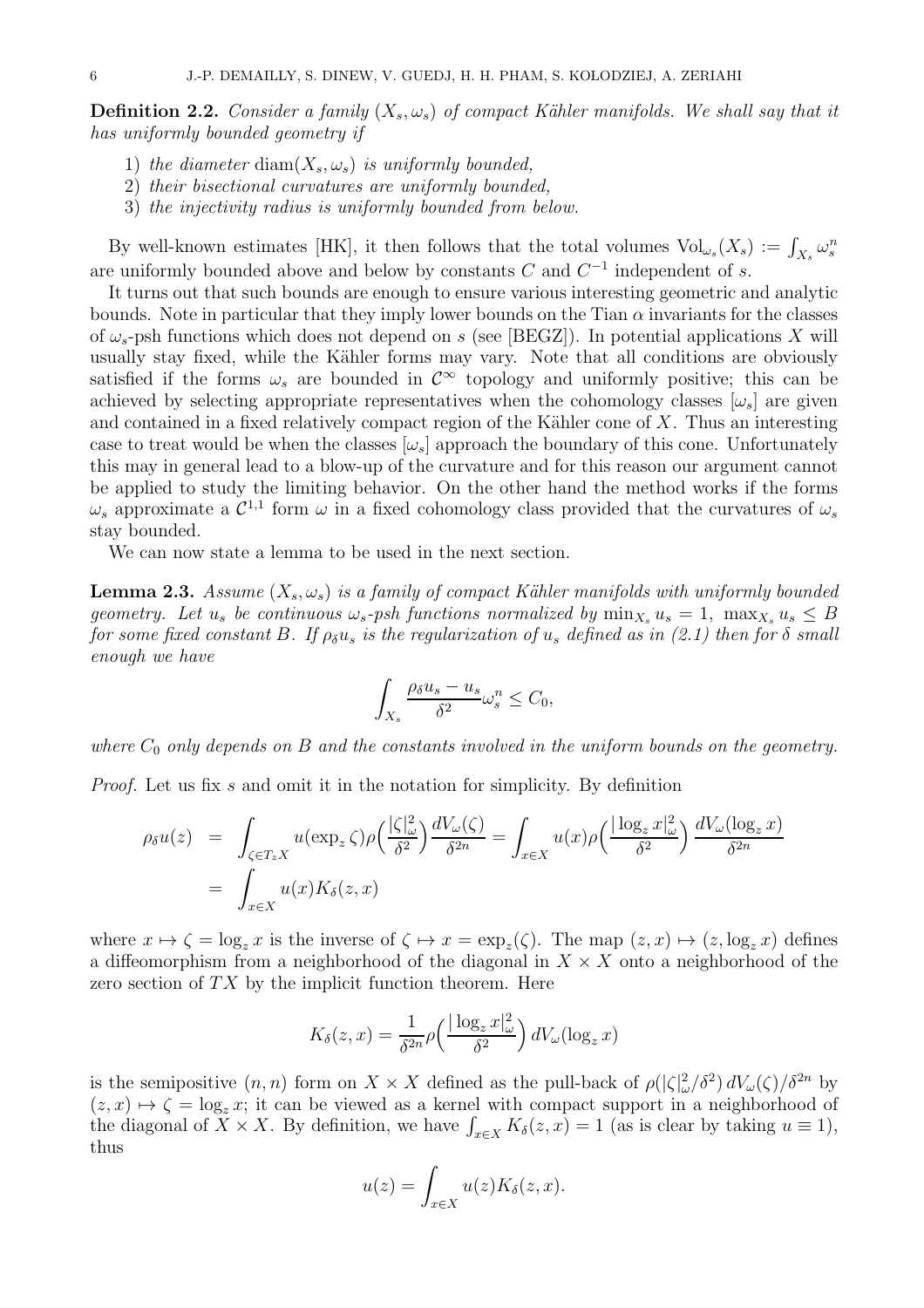Therefore

$$
\int_X (\rho_\delta u(z) - u(z)) dV_\omega(z) = \int_{(x,z)\in X\times X} (u(x) - u(z)) K_\delta(z, x) \wedge dV_\omega(z)
$$
\n
$$
= \int_{(x,z)\in X\times X} u(x) (K_\delta(z, x) \wedge dV_\omega(z) - K_\delta(x, z) \wedge dV_\omega(x))
$$

thanks to a change of variable  $(z, x) \mapsto (x, z)$ . In order to finish the proof we need the following lemma which establishes a pointwise bound for the kernel:

**Lemma 2.4.** If  $d_{\omega}(z, x) \leq \delta$ , then

$$
| (K_{\delta}(z,x) \wedge dV_{\omega}(z) - K_{\delta}(x,z) \wedge dV_{\omega}(x) ) | \leq C \delta^{2-2n} dV_{\omega}(z) \wedge dV_{\omega}(x),
$$

for some uniform constant C which only depends on the curvature of  $\omega$ . If  $d_{\omega}(z, x) > \delta$ , then  $K_{\delta}(z, x) \wedge dV_{\omega}(z) = K_{\delta}(x, z) \wedge dV_{\omega}(x) = 0.$ 

*Proof.* Given the symmetry of  $|\log_z(x)|_{\omega} = |\log_x(z)|_{\omega} = d_{\omega}(z, x)$ , it is enough to bound the  $(2n, 2n)$ -form  $dV_{\omega}(\log_z x) \wedge dV_{\omega}(z) - dV_{\omega}(\log_x z) \wedge dV_{\omega}(x)$ . The last assertion follows from the fact that  $\rho\left(\frac{|\log_z x|_{\omega}^2}{\delta^2}\right) = \rho\left(\frac{|\log_x z|_{\omega}^2}{\delta^2}\right) = 0$  if  $d_{\omega}(z, x) > \delta$ .

We now establish the first part of the lemma. Set  $\zeta = \log_z x$  (i.e.  $x = \exp_z(\zeta)$ ) and  $y =$  $\exp_z(\frac{\zeta}{2})$  $\frac{\zeta}{2}$ ) = exp<sub>z</sub> $\left(\frac{1}{2}\right)$  $\frac{1}{2}$ log<sub>z</sub> $(x)$ ) (the mid-point of the geodesic joining z and x). Observe that from the expansion  $(2.2)$  applied at y (which is identified with zero in this system of normal coordinates) we have

$$
(2.7) \zeta_m = \log_z(x)_m = x_m - z_m - \frac{1}{2} \sum_{j,k,l} R_{j\bar{k}l\bar{m}} \left( \bar{z}_k + \frac{1}{3} (\overline{x}_k - \overline{z}_k) \right) (x_j - z_j)(x_l - z_l) + O(||z - x||^4).
$$

Now (2.7) yields

$$
d\zeta_m = d(\log_z x)_m = dx_m - dx_m + O(||z - x||^2)(dx, dz),
$$

with an  $O(...)$  term depending only on the curvature. By the choice of the center y we have  $z_j=\frac{1}{2}$  $\frac{1}{2}(z_j - x_j) + O(||z - x||^2)$ , where the  $O(...)$  term again only depends on the curvature. Thus the expansion

$$
dV_{\omega}(\zeta) = \frac{\omega(z)^n}{n!}(\zeta) = \left(1 - \sum_{j,k,l} R_{j\bar{k}l\bar{l}} z_j \bar{z}_k + O(\|z\|^3)\right) \frac{i}{2} d\zeta_1 \wedge d\overline{\zeta}_1 \wedge \ldots \wedge \frac{i}{2} d\zeta_n \wedge d\overline{\zeta}_n
$$

at any given point z yields

$$
dV_{\omega}(\log_z x) = \bigwedge_{j=1}^n \frac{i}{2}(dx_j - dz_j) \wedge (d\overline{x}_j - d\overline{z}_j) + O(\|z - x\|^2).
$$

Thus, by taking the product with  $dV_{\omega}(z)$ , exchanging x and z, and then subtracting and dividing by  $\delta^{2n}$ , we obtain the desired bound

$$
\frac{dV_{\omega}(\log_z x) \wedge dV_{\omega}(z) - dV_{\omega}(\log_x z) \wedge dV_{\omega}(x)}{\delta^{2n}} = \frac{O(\|z - x\|^2)}{\delta^{2n}} dV_{\omega}(z) \wedge dV_{\omega}(x).
$$

The appendix implies that  $O(...)$  depends only on global bounds for the geometry.  $\Box$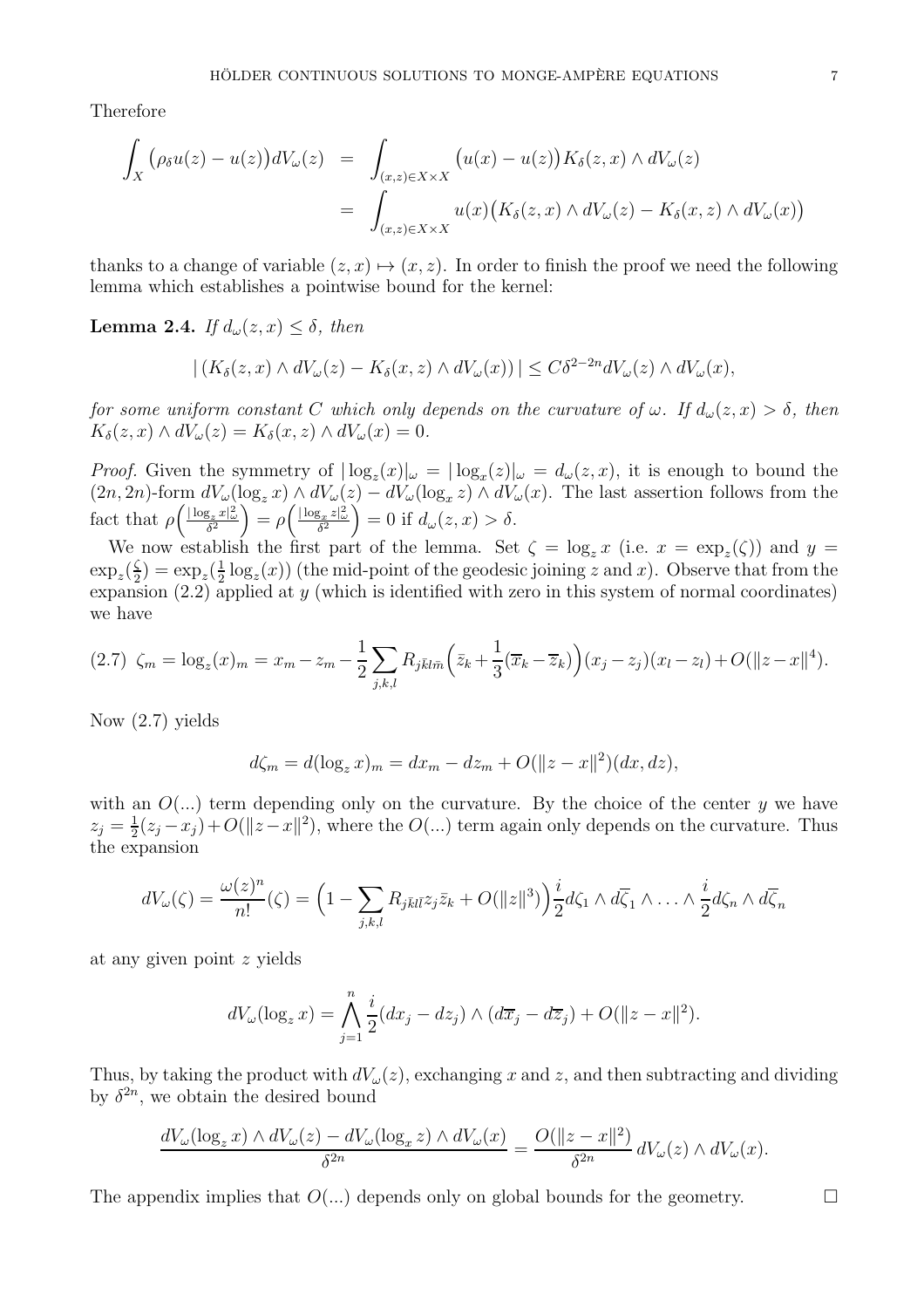We can now use Fubini's theorem and the estimates on the kernel to obtain

$$
\int_{(x,z)\in X\times X} u(x) \big(K_{\delta}(z,x) \wedge dV_{\omega}(z) - K_{\delta}(x,z) \wedge dV_{\omega}(x)\big)
$$
\n
$$
= \int_{x\in X} \int_{z\in B(x,\delta)} u(x) \big(K_{\delta}(z,x) \wedge dV_{\omega}(z) - K_{\delta}(x,z) \wedge dV_{\omega}(x)\big)
$$
\n
$$
\leq \int_{x\in X} \int_{z\in B(x,\delta)} |u(x)| C\delta^{2-2n} dV_{\omega}(z) \wedge dV_{\omega}(x)
$$
\n
$$
\leq \int_{x\in X} BC\delta^{2} dV_{\omega}(x) \leq C_{0}\delta^{2},
$$

as claimed.  $\square$ 

2.3. The  $\mathcal{H}(\alpha)$  condition and measures uniformly dominated by capacity. A fundamental tool in the study of  $\omega$ -psh functions is the relative capacity modelled on the Bedford-Taylor relative capacity ([BT2]).

**Definition 2.5.** Let  $(X, \omega)$  be a compact Kähler manifold. Given a Borel subset K of X, we define its relative capacity with respect to  $\omega$  by

$$
\operatorname{Cap}_{\omega}(K) := \sup \Big\{ \int_{K} (\omega + dd^c \rho)^n | \rho \in \operatorname{PSH}(X, \omega), \ 0 \leq \rho \leq 1 \Big\}.
$$

The following classes have been considered in [EGZ1]:

**Definition 2.6.** Let  $\mu$  be a probability measure on a compact Kähler manifold  $(X, \omega)$ . We say that  $\mu$  belongs to the class  $\mathcal{H}(\alpha)$ ,  $\alpha > 0$  (alternatively, that  $\mu$  statisfies the  $\mathcal{H}(\alpha)$  property), if there exists  $C_{\alpha} > 0$  such that for any compact  $K \subset X$ ,

$$
\mu(K) \le C_{\alpha} \operatorname{Cap}_{\omega}(K)^{1+\alpha}
$$

If this holds for any  $\alpha > 0$ , we say that  $\mu$  satisfies  $\mathcal{H}(\infty)$ .

It was proved in [K1, K3] that measures of the type  $\mu = f\omega^n$  with a density f in  $L^p$  for some  $p > 1$  do satisfy  $\mathcal{H}(\infty)$  (see also [Ze]). A slightly stronger notion was introduced in [DZ]:

**Definition 2.7.** We say that a probability measure  $\mu$  is dominated by capacity for  $L^p$  functions if there exists constants  $\alpha > 0$  and  $\beta > 0$ , such that for any compact  $K \subset X$  and non-negative  $f \in L^p(\mu)$  with  $p > 1$ , one has for some constant C independent of K that

$$
\mu(K) \leq C \cdot \text{Cap}_{\omega}(K)^{1+\alpha}
$$
 and  $\int_K f\mu \leq C \cdot \text{Cap}_{\omega}(K)^{1+\beta}$ .

Both notions are variations on the condition (A) introduced by fith named author in [K1]. These conditions, which are actually stronger than condition (A), ensure the existence of bounded solutions  $u$  to

$$
MA(u) = f\mu,
$$

as long as  $\int_X f d\mu = 1$ .

Note that the condition  $\mathcal{H}(\infty)$  is equivalent to domination by capacity for  $L^{\infty}$  functions by a simple application of the Hölder inequality.

2.4. Big cohomology classes. Let X be a compact Kähler manifold of dimension n, and  $\Theta = {\theta} \in H^{1,1}(X,\mathbb{C}) \cap H^2(X,\mathbb{R})$  a big cohomology class with a smooth representative  $\theta$ .

We introduce the extremal function  $V_{\theta}$  defined by

(2.8) 
$$
V_{\theta}(x) := \sup \{ \varphi(x) \mid \varphi \in PSH(X, \theta), \sup_{X} \varphi \leq 0 \},
$$

where  $PSH(X, \theta)$  is the set of all  $\theta$ -plurisubharmonic functions on X. The function  $V_{\theta}$  is a  $\theta$ -psh function with *minimal singularities*.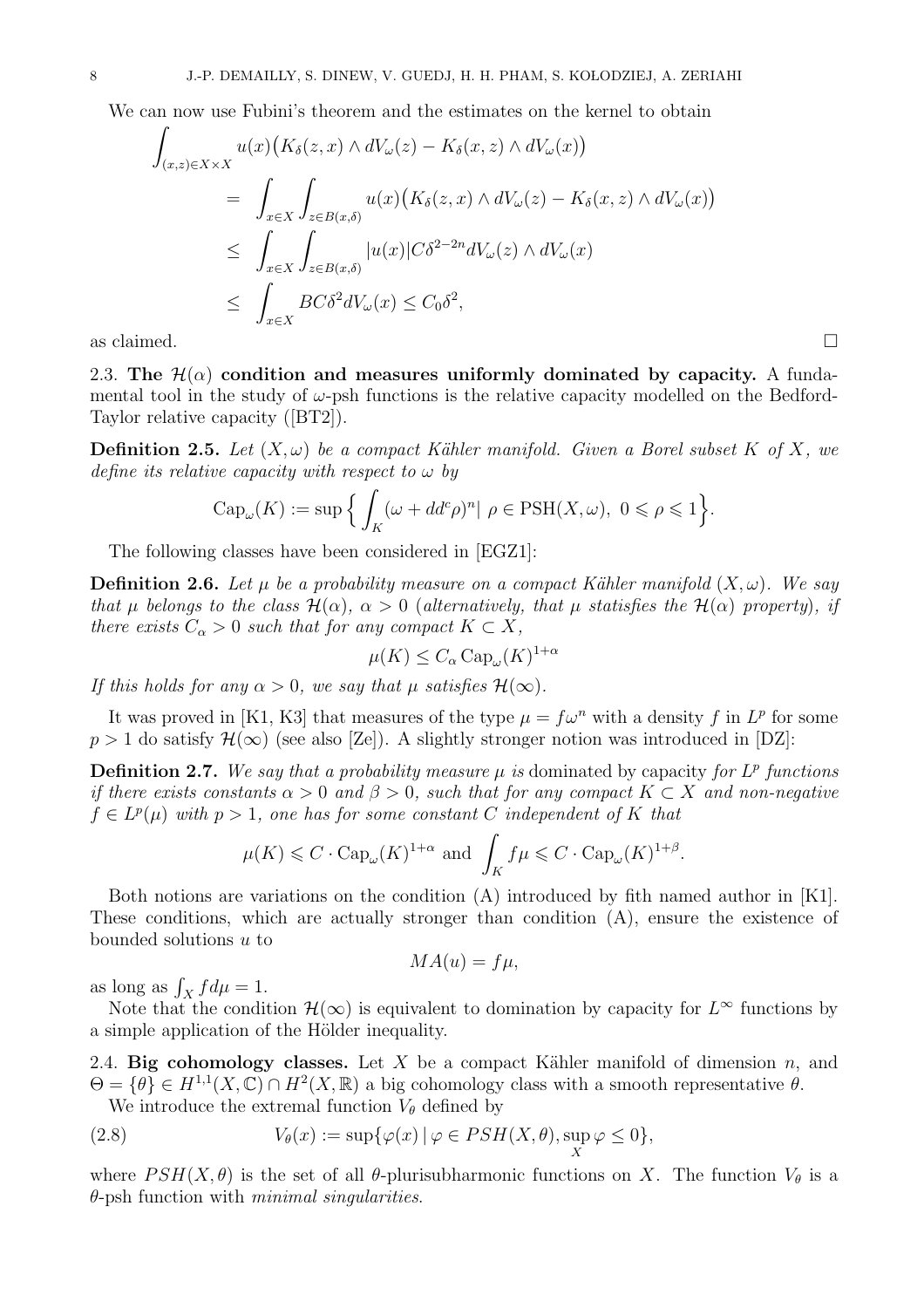Similarly to the Kähler case we define the relative capacity:

**Definition 2.8.** Let X be a compact Kähler manifold. Given a Borel subset K of X, we define its relative capacity with respect to  $\theta$  by

$$
\operatorname{Cap}_{\theta}(K) := \sup \Big\{ \int_{K} (\theta + dd^c \rho)^n \, | \, \rho \in \operatorname{PSH}(X, \theta), \ V_{\theta}(x) - 1 \leq \rho \leq V_{\theta}(x) \Big\}.
$$

Observe that contrary to the Kähler case competitors to maximize the right hand side have minimal singularities but are in general *unbounded*. The Monge-Ampère measures in the definition are only considered outside the polar locus  $\{x \in X \mid V_\theta(x) = -\infty\}$ . Observe that the latter depends on the cohomology class  $\{\theta\}$  but not on the choice of its representative  $\theta$ .

Most definitions from the Kähler setting have their big counterparts, we refer the readers to [BEGZ] for details and more background regarding big cohomology classes. In particular we can apply the same convolution procedure to any  $\theta$ -psh function, as well as the Kiselman-Legendre transform.

In order to prove Theorem D we shall need a stability estimate proved in [GZ2]:

**Proposition 2.9.** Assume that  $\mu$  is a probability measure absolutely continuous with respect to a smooth volume form  $dV$ ,  $d\mu = fdV$ , where  $f \in L^p(X)$  with  $p > 1$ . Let  $\varphi, \psi$  be  $\theta$ plurisubharmonic functions such that  $MA(\varphi) = \mu$ ,  $-M_0 + V_{\theta} \leq \varphi \leq V_{\theta}$  and  $\psi \leq V_{\theta}$  on X, for some positive constant  $M_0 > 0$ . Then for any exponent  $0 < \gamma < \frac{1}{nq+1}$ , there exists a constant  $B_0 = B_0(p, \gamma, M_0) > 0$  such that

$$
\sup_X(\psi - \varphi)_+ \leq B_0 \|(\psi - \varphi)_+\|_{L^1(X)}^{\gamma}.
$$

# 3. Proof of Theorems A and A\*

*Proof of Theorem A.* Fix  $u \in PSH(X, \omega)$  such that  $MA(u) = \mu$ . Denote by  $A - 1 = A' > 0$ a bound for the curvature of  $(X, \omega)$ . By [K1] u is continuous, so assume that min<sub>X</sub> u = 1 and denote by  $B := \max_{x} u$  the maximum of u. Consider  $\rho_{\delta} u$ - the regularization of the  $\omega$ -psh function  $u$  defined in  $(2.1)$ .

Let us set for  $\delta > 0$  and  $\alpha > 0$ ,

(3.1) 
$$
E(\delta, \alpha) := \{(\rho_{\delta} u - u)(z) > \delta^{\alpha}\}\
$$

Let  $0 < \alpha_1 < \frac{2}{qn+1}$ . Choose  $\varepsilon > 0$ ,  $\alpha$ ,  $\alpha_0$  such that

$$
\alpha_1 < \alpha < \alpha_0 < 2 - \alpha_0 q(n + \varepsilon).
$$

Set  $\theta := e^{-3AB}$ . Recall (Lemma 2.1) that there exists a constant K which only depends on the curvature such that the functions  $\rho_{\delta} u + K \delta^2$  are increasing in  $\delta$ . Note that for  $\delta$  small enough  $\theta^{\alpha_1}\delta^{\alpha_1} \geq \delta^{\alpha_0} + K\delta^2(1-\theta^2)$ . Altogether this implies that  $E(\delta, \alpha_0) \supset E(\theta\delta, \alpha_1)$ .

We want to show that  $E(\theta \delta, \alpha_1)$  is empty. Recall the definition of the Kiselman-Legendre transform at level  $\delta^{\alpha}$  (see Lemma 2.1)

$$
U_{\delta} = \inf_{t \in [0,\delta]} (\rho_t u + Kt^2 - \delta^{\alpha} \log \frac{t}{\delta} - K\delta^2),
$$

where K is chosen as in the formula  $(2.4)$ . It follows from [D1] that the same K can be chosen for a family of manifolds with uniformly bounded geometry. In what follows  $\delta_0$  and  $\delta_j$ ,  $c_j$ ,  $j = 1, 2, 3$ ; denote constants which are uniform if the geometry is uniformly bounded and  $||f||_p$  stays bounded.

By Lemma 2.1

$$
\omega + dd^c U_\delta \ge -[(A-1)\delta^\alpha + K\delta^2]\omega > -A\delta^\alpha \omega + 2\delta^{\alpha_0}\omega
$$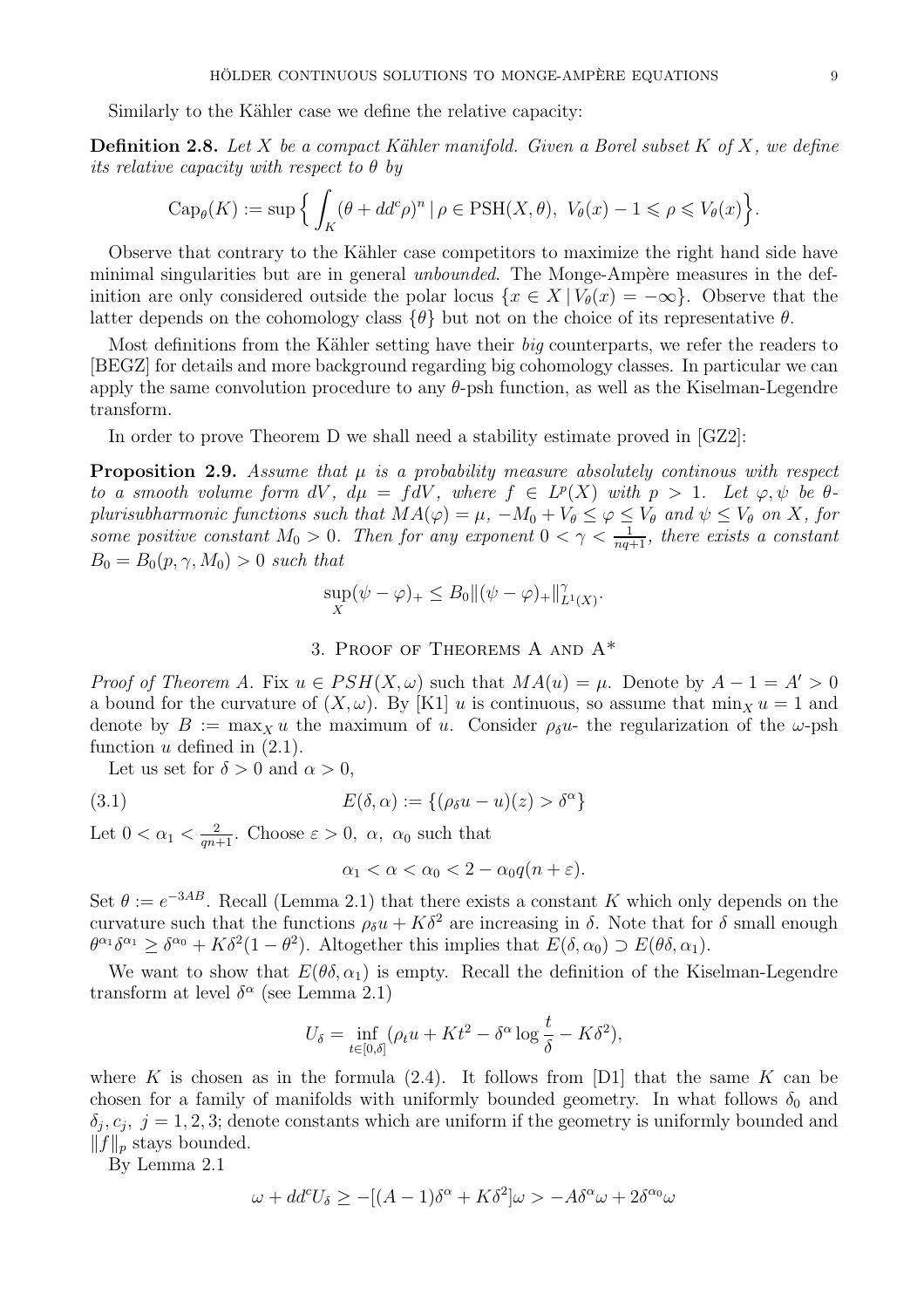for  $0 < \delta < \delta_0$ , where  $\delta_0 > 0$  is small enough. Therefore

$$
u_{\delta} := \frac{1}{1 + A\delta^{\alpha}} U_{\delta}
$$

is  $\omega$ -psh on X and satisfies

$$
\omega + dd^c u_\delta \ge \delta^{\alpha_0} \omega,
$$

provided  $A\delta^{\alpha} < 1$ , which we can safely assume. From Lemma 2.3 we have

(3.2) 
$$
\int_X |\rho_\delta u - u| \omega^n \leq c_1 \delta^2,
$$

for  $0 < \delta < \delta_0$ . Therefore for  $E_0 = E(\delta, \alpha_0) = \{(\rho_\delta u - u)(z) > \delta^{\alpha_0}\}\)$  we have

$$
\int_{E_0} \omega^n \le c_1 \delta^{2-\alpha_0},
$$

and, by Hölder inequality,

$$
\int_{E_0} f \omega^n \le c_2 \delta^{(2-\alpha_0)/q}.
$$

Let us modify f setting  $g = 0$  on  $E_0$  and  $g = cf$  elsewhere, with c such that total integrals of f and q are equal. Solve for continuous  $\omega$ -psh function v (comp. [K2])

$$
(\omega + dd^c v)^n = g\omega^n, \quad \max(u - v) = \max(v - u).
$$

Observe that  $||f-g||_{L^1(X)} = 2 \int_{E_0} f \omega^n \leq 2c_2 \delta^{(2-\alpha_0)/q}$ . Then by [DZ] there exists  $c_3$  ( $c_3$  depends additionally on  $\varepsilon > 0$ ) such that

(3.3) 
$$
||u - v||_{L^{\infty}} \leq c_3 \delta^{\frac{2-\alpha_0}{q(n+\varepsilon)}}.
$$

We claim that there exist small enough constants  $\delta_1 > \delta_2 > \delta_3 > 0$  such that for any  $0 < \delta < \delta_3$  there is a set inclusion

(3.4) 
$$
E(\theta \delta, \alpha_1) \subset \{u_\delta - v > \delta^\alpha\} \subset E(\delta, \alpha_0).
$$

Indeed, take z in  $E(\theta \delta, \alpha_1)$ . By Lemma 2.1, the function  $\rho_t u + Kt^2$  is increasing in  $t \in [0, \delta]$ . Thus for  $t \in [\theta \delta, \delta],$ 

$$
\rho_t u(z) - u(z) = \rho_t u(z) - \rho_{\theta\delta} u + \rho_{\theta\delta} u - u(z) \ge K(\theta\delta)^2 - Kt^2 + (\theta\delta)^{\alpha_1} \ge (\theta\delta)^{\alpha_1} - K\delta^2,
$$
  
and for  $t < \theta\delta$ , since  $\theta = e^{-3AB}$ , we have

$$
-\delta^{\alpha}\log(t/\delta) \ge 3AB\delta^{\alpha}.
$$

Therefore

$$
(U_{\delta} - u)(z) \ge \min((e^{-3AB}\delta)^{\alpha_1} - K\delta^2, 3AB\delta^{\alpha}) = 3AB\delta^{\alpha}
$$

for  $0 < \delta < \delta_1$ , where  $\delta_1 > 0$  is small enough (we can safely assume that  $\delta_1 < \delta_0$ ). Hence, by (3.3)

$$
(U_{\delta} - v)(z) \ge 3AB\delta^{\alpha} - c_3 \delta^{\frac{2-\alpha_0}{q(n+\varepsilon)}} > 2AB\delta^{\alpha},
$$

for  $\delta < \delta_2$ , where  $0 < \delta_2 < \delta_1$  is small enough. Observe that

$$
U_{\delta}-u_{\delta}\leq AB\delta^{\alpha}.
$$

Since  $AB \geq 1$ , it follows that  $u_{\delta}(z) - v(z) > AB\delta^{\alpha} > \delta^{\alpha}$  for  $\delta < \delta_2$ , which proves the first inclusion  $E(\theta \delta, \alpha_1) \subset \{u_\delta - v > \delta^\alpha\}$  in (3.4).

To prove the second inclusion, take  $z \notin E(\delta, \alpha_0)$ . Since, under our assumptions

$$
u_{\delta} < U_{\delta} \leq \rho_{\delta} u,
$$

we get, applying (3.3)

$$
(u_{\delta}-v)(z) \leq (\rho_{\delta}u-u)(z) + c_3 \delta^{\frac{2-\alpha_0}{q(n+\varepsilon)}} \leq \delta^{\alpha_0} + c_3 \delta^{\frac{2-\alpha_0}{q(n+\varepsilon)}} < \delta^{\alpha},
$$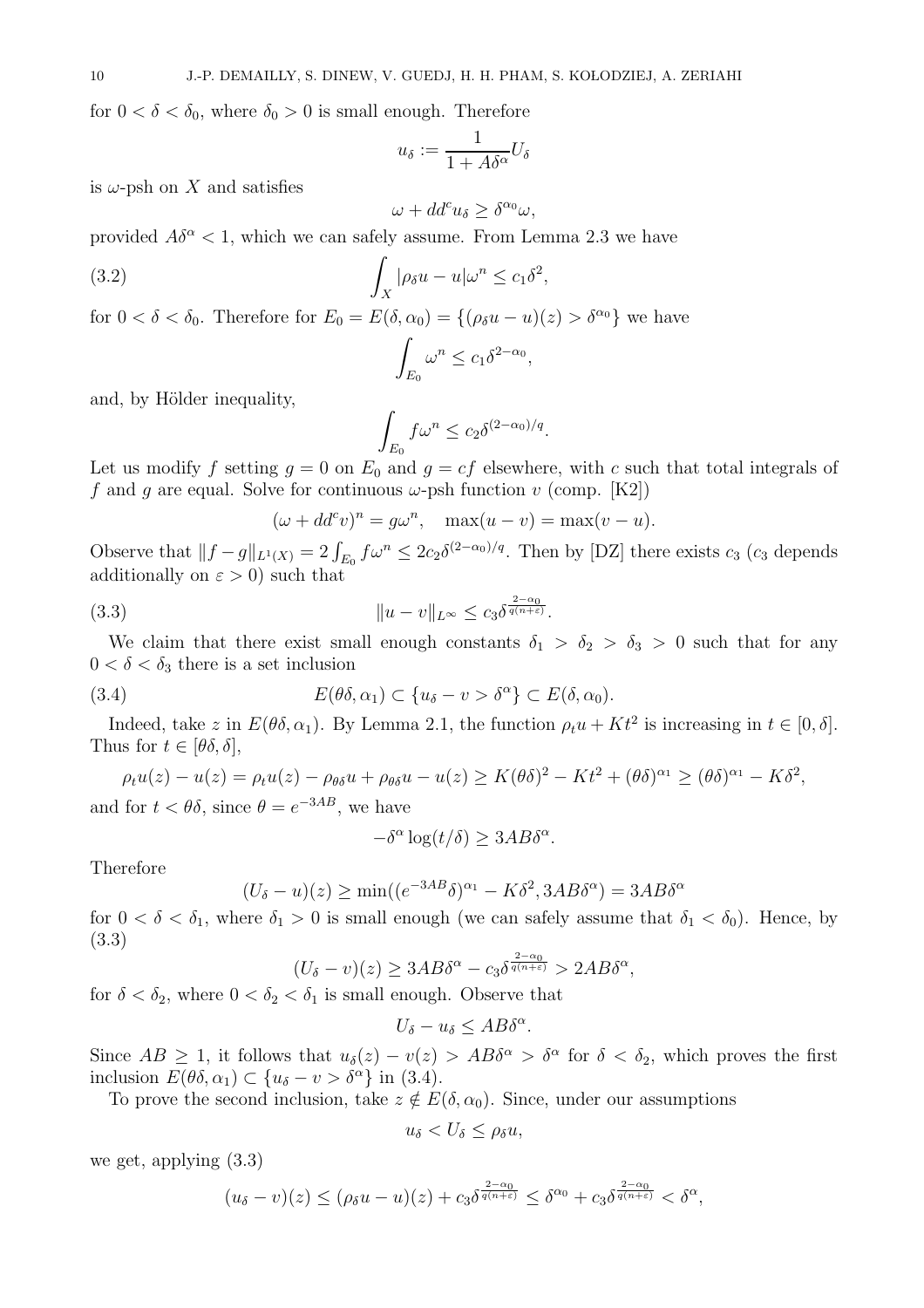for  $0 < \delta < \delta_3$ , where  $0 < \delta_3 < \delta_2$  is small enough. This proves our second inclusion

$$
\{u_\delta - v > \delta^\alpha\} \subset E(\delta, \alpha_0)
$$

for  $0 < \delta < \delta_3$  and completes the proof of (3.4).

Now we want to apply the comparison principle do deduce from (3.4) that the set  $E(\theta \delta, \alpha_1)$ is empty for  $\delta > 0$  small enough. Let us fix  $0 < \delta < \delta_3$  and recall that  $E_0 = E(\delta_1, \alpha_0)$ . From (3.4) and the comparison principle [K2], if follows that

$$
\int_{\{u_{\delta} > v + \delta^{\alpha}\}} (dd^{c} u_{\delta} + \omega)^{n} \le \int_{\{u_{\delta} > v + \delta^{\alpha}\}} (dd^{c} v + \omega)^{n} \le \int_{E_{0}} (dd^{c} v + \omega)^{n} = \int_{E_{0}} g \omega^{n} = 0.
$$

Since  $u_{\delta}$  is  $\omega$ -psh and  $(\omega + dd^c u_{\delta})^n \geq \delta^{n\alpha_0} \omega^n$ , it follows that the volume of the set  $\{u_{\delta} > v + \delta^{\alpha}\}\$ is zero. Hence it is empty, since  $u_{\delta}$  and v are  $\omega$ -psh functions. Therefore from (3.4), it follows that the set  $E(\theta \delta, \alpha_1)$  is also empty. Setting  $\eta = \theta \delta = \delta e^{-3AB}$ , we obtain

$$
\rho_{\eta}u - u \leq e^{3\alpha_1 AB} \eta^{\alpha_1},
$$

for  $0 < \eta < \eta_0 = e^{-3\alpha AB} \delta_3$ .

Note that the above inequality means that locally ["words permutation"] the  $\eta$ - convolution of u is no more than u plus some constant of order  $\eta^{\alpha_1}$ . Thus repeating the local argument from [GKZ] one obtains that the supremum of u in a coordinate ball of radius  $\eta$  and center z is also controlled by  $u(z)$  and a constant of order  $\eta^{\alpha_1}$ . This proves that u is Hölder continuous with exponent  $\alpha_1$ .

Note that in the proof above we could choose the same  $\delta_1, \delta_2$  and  $\delta_3$  for uniform  $\alpha_j, c_j$ . Thus, following the lines of this proof, one can obtain an analogous result for families of manifolds with uniformly bounded geometry.

**Theorem 3.1** (Theorem A\*). Let  $(X_s, \omega_s)$  be a family of n-dimensional compact Kähler manifolds with uniformly bounded geometry. Consider the Monge-Ampère equations

$$
(\omega_s + dd^c u_s)^n = f_s \omega_s^n, \qquad \sup_{X_s} u_s = 0,
$$

where  $\int_{X_s} f_s \omega_s^n = \int_{X_s} \omega_s^n$ .

 $\|H\|_{L^p(\omega_s^n)} \leq C$  are uniformly bounded then the solutions  $u_s$  are uniformly Hölder continuous for any exponent  $\alpha < 2/(nq+1)$  and the Hölder constant is uniformly controlled by C and the constants from the definition of the uniformly bounded geometry.

As a direct application of Theorem  $A^*$  one has the following corollary:

**Corollary 3.2.** Suppose X is a compact Kähler manifold and  $\omega$  is a  $\mathcal{C}^{1,1}$  smooth closed positive form on X. Suppose moreover that  $\omega$  can be approximated in  $\mathcal{C}^{1,1}$ - norm by smooth closed forms with curvatures bounded by a fixed constant. Let also f be any nonnegative function such that  $f \in L^p(\omega^n)$  and  $\int_X f \omega^n = \int_X \omega^n$ . Then the Monge-Ampère equation

$$
(\omega + dd^c u)^n = f\omega^n, \sup_X u = 0
$$

has an  $\alpha$ -Hölder continuous solution u for any  $\alpha < 2/(nq+1)$ , where q is the conjugate to p.

Finally we remark that in [DZ] the stability result holds not only for measures absolutely continuous with respect to the Lebesgue measure, but also for any measure dominated by capacity for  $L^p$  functions. Observe that in the proof the sole place where we used the assumption that  $\mu$  is a measure with density was the application of the Jensen formula in (3.2). Therefore by repeating the above proof one can get the following generalization:

**Proposition 3.3.** Let  $u \in \text{PSH}(X, \omega)$  solve the equation  $MA(u) = \mu$  for  $\mu$  a probability measure on a compact Kähler manifold  $(X, \omega)$ . Assume that  $\mu$  satisfies the following additional assumptions: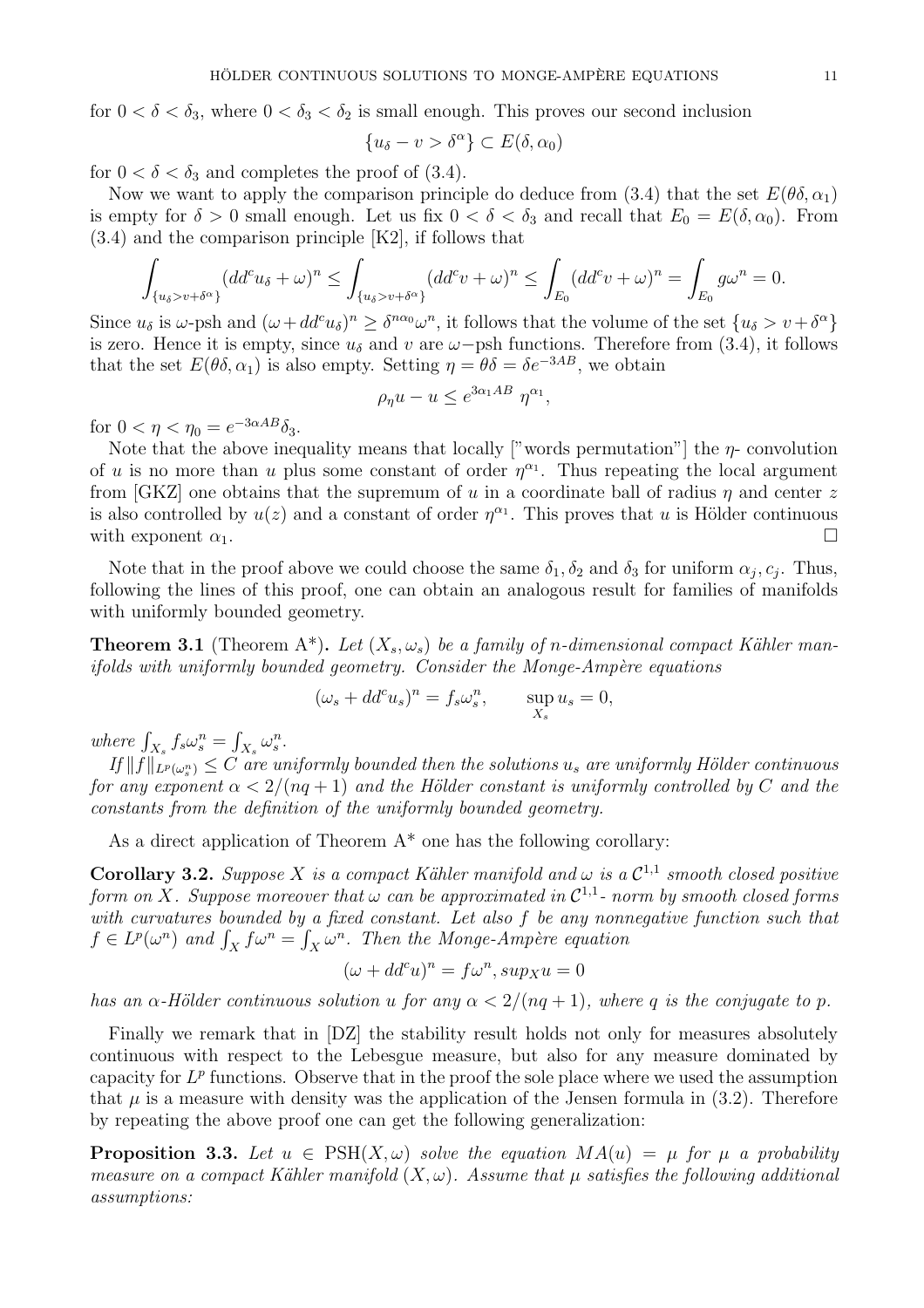i)  $\mu$  satisfies  $\mathcal{H}(\infty)$ :

ii)  $\|\rho_{\delta}\phi - \phi\|_{L^1(\mu)} = O(\delta^b)$  for some  $b > 0$ . Then  $u$  is Hölder continuous with the exponent depending only on  $n$  and  $b$ .

Examples of such singular measures have been considered in [Hi].

## 4. SOME PROPERTIES OF  $MAH(X,\omega)$

4.1. The one dimensional case. In this section we recall for reader's convenience the classical one dimensional theory of Hölder continuous potentials. We refer to [DS] for more details. It is worthwhile to recall that the problem on Riemann surfaces is linear and hence much easier: analogous statements in the case of planar domains are classical in potential theory.

**Proposition 4.1.** Let  $(X, \omega)$  be a compact Riemann surface. Let also  $\mu = \omega + dd^c \phi$  be a probability measure on X, where  $\phi \in PSH(X, \omega)$  and  $\mathbb{B}(a, r)$  be the ball (with respect to the metric induced by  $\omega$ ) centered at point a with radius r. The following properties are equivalent: i) the function  $\phi$  is Hölder continuous;

ii) there exists constants  $\alpha, C > 0$  such that  $\mu(\mathbb{B}(a,r)) \leq Cr^{\alpha}$ , for all  $a \in X$  and  $0 < r < 1$ ; *iii*) there exists  $\varepsilon > 0$  such that  $\exp(-\varepsilon PSH(X,\omega)) \subset L^1(\mu)$ .

Remark 4.2. As the Laplacian is a linear operator, Proposition 4.1 is actually a local result. It further holds for higher dimensional subharmonic functions. We let the reader check that if u is a subharmonic function in some domain  $\Omega \subset \mathbb{R}^n$  which contains the origin, and  $0 < \alpha < 1$ , then the following are equivalent:

- (1)  $\sup_{\mathbb{B}(\delta)} u u(0) \leq C_1 \delta^{\alpha}$ , for some  $C_1 > 0$  and  $0 < \delta < 1$ ;
- (2)  $\frac{1}{vol(\mathbb{B}(\delta))} \int_{\mathbb{B}(\delta)} u(z) dV(z) u(0) \leq C_1 \delta^{\alpha}$ , where  $C_1 > 0$ ,  $0 < \delta < 1$ ;
- (3)  $\int_{\mathbb{B}(\delta)} \Delta u \leq C_3 \delta^{\alpha+n-2}$ , for some  $C_3 > 0$  and  $0 < \delta < 1$ .

It classically follows from this observation that any subharmonic function is  $\alpha$ -Hölder continuous (respectively  $\mathcal{C}^{1,\alpha}$ ) outside a set of arbitrarily small  $(n-2+\alpha)$ -Hausdorff (respectively  $(n-1+\alpha)$ -Hausdorff) content.

4.2. Characterization of  $MAH(X, \omega)$ . Let  $\Omega$  be a bounded domain in  $\mathbb{C}^n$ . Analogously to the formula (2.6) for each  $u \in PSH(\Omega)$  and  $\delta > 0$  we set

$$
\check{u}_{\delta}(z) = \frac{1}{v_{2n}\delta^{2n}} \int_{\mathbb{B}_{\delta}} u(z+w) dV(w) \text{ and } u_{\delta}(z) = \sup_{w \in \mathbb{B}_{\delta}} u(z+w),
$$

for  $z \in \Omega_{\delta} = \{z \in \Omega : d(z, \partial \Omega) > \delta\}.$  Here

$$
\mathbb{B}_{\delta} = \{ z \in \mathbb{C}^n : ||z|| = (|z_1|^2 + ... + |z_n|^2)^{\frac{1}{2}} < \delta \}
$$

and  $v_{2n}$  is the volume of the unit ball  $\mathbb{B}_1$ .

**Theorem 4.3.** Let  $(X, \omega)$  be a compact Kähler manifold,  $\mu$  a positive Borel measure on X so that  $\mu(X) = \int_X \omega^n$ . The following are equivalent:

- i) There exists a Hölder continuous  $\omega$ -psh  $\varphi$  such that  $\mu = (\omega + dd^c \varphi)^n$ .
- ii) For every  $z \in X$ , there exists a neighborhood D of z and a Hölder continuous psh v on D such that  $\mu|_D \leq (dd^c v)^n$ .
- iii)  $\mu \in \mathcal{H}(\infty)$  and there exists  $C, \alpha > 0$  such that  $\int_K [\tilde{u}_{\delta} u] d\mu \leq C \int_{\bar{D}} \Delta u \, \delta^{\alpha}$ , for all  $u \in \text{PSH} \cap L^{\infty}(\Omega)$ ,  $K \subset\subset D \subset\subset \Omega$ , where  $\Omega$  is a local chart.

A positive measure  $\mu$  thus belongs to  $MAH(X, \omega)$  if and only if it is locally the Monge-Ampère measure of a Hölder-continuous psh function.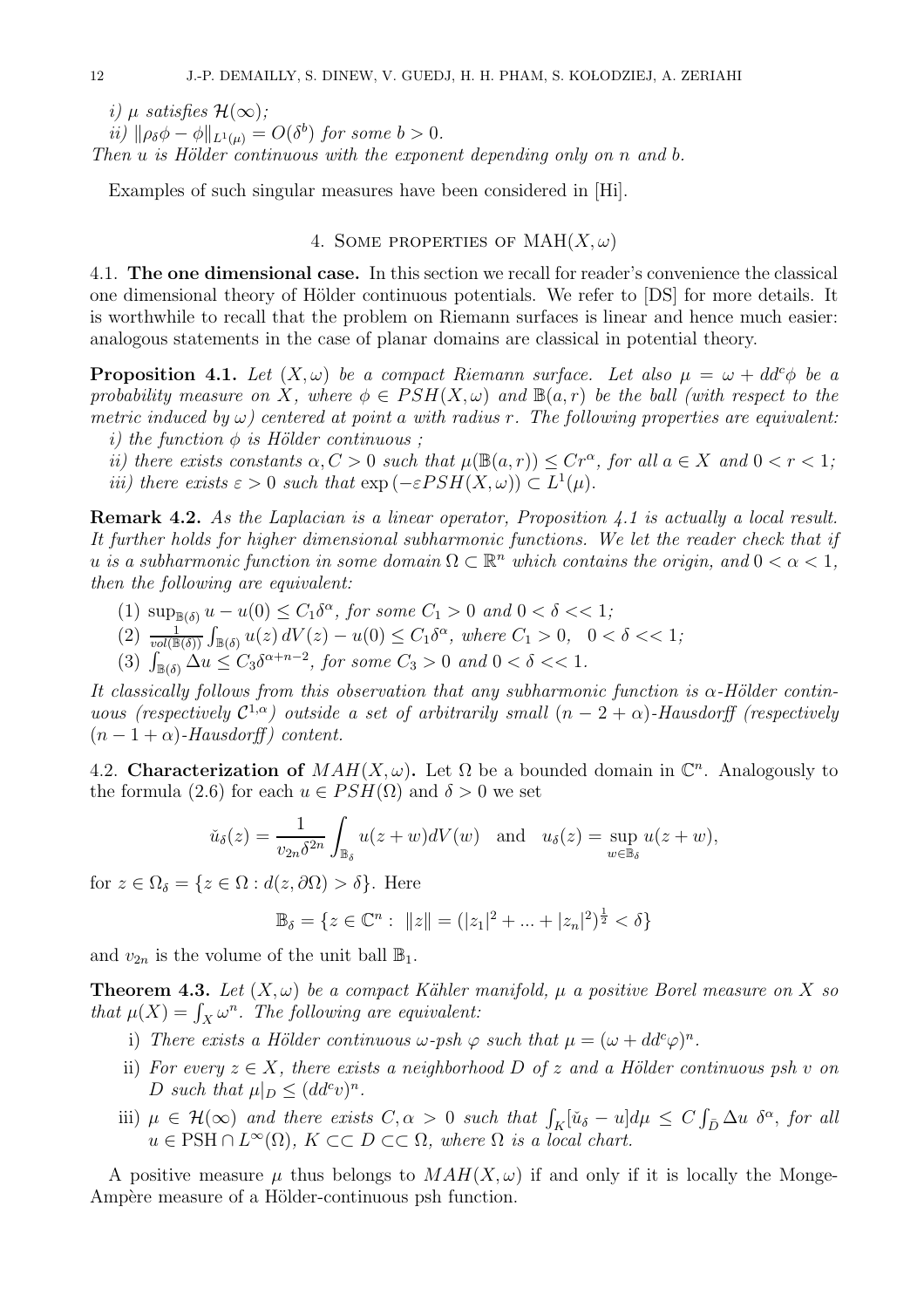*Proof.* The implication i)  $\Rightarrow$  ii) is immediate. The implication iii)  $\Rightarrow$  i) was observed to hold in Proposition 3.3.

We now consider the implication ii)  $\Rightarrow$  iii). It is enough to prove the inequality

$$
\int_K [\check{u}_{\delta} - u](dd^v)^n \le C \int_{\overline{D}} \Delta u \delta^{\alpha},
$$

for all  $u \in \text{PSH} \cap L^{\infty}(\Omega)$ ,  $K \subset\subset D \subset\subset \Omega$  and for any local chart  $\Omega$ .

We can assume without loss of generality that  $K = \mathbb{B}_1$  is the unit ball in  $\mathbb{C}^n$ ,  $D = \mathbb{B}_2$  and  $-2 \le v \le -1, |v(z)-v(w)| \le ||z-w||^s$  for all  $z, w \in \mathbb{B}_2$ . This implies that  $h(z) := ||z||^2 - 4 < v$ on  $\mathbb{B}_1$ , while  $v < h$  on  $\mathbb{B}_2 \backslash \mathbb{B}_{r_0}$  for some  $1 < r_0 < 2$ .

Replacing v by  $\max(v, h)$  we can assume that  $v = h$  on  $\mathbb{B}_2 \setminus \mathbb{B}_{r_0}$ . Fix  $\rho \in C_0^{\infty}(\mathbb{C}^n)$  such that  $\rho \geq 0$ ,  $\rho(z) = \rho(||z||)$ , supp $\rho \subset \mathbb{B}_1$  and  $\int_{\mathbb{C}^n} \rho(z) dV(z) = 1$ . Set

$$
\hat{v}_{\delta}(z) = \int_{\mathbb{B}_1} v(z - \delta w) \rho(w) dV(w) = \frac{1}{\delta^{2n}} \int_{\mathbb{B}(z,\delta)} v(w) \rho\left(\frac{z - w}{\delta}\right) dV(w).
$$

Observe that

(1) 
$$
\hat{v}_{\delta}(z) - v(z) = \int_{\mathbb{B}_1} [v(z - \delta w) - v(z)] \rho(w) dV(w) \leq \delta^s
$$

and

(2) 
$$
\left|\frac{\partial^2 \hat{v}_{\delta}}{\partial z_j \partial \overline{z}_k}(z)\right| \leq \frac{C \|v\|_{L^{\infty}(\Omega)}}{\delta^2}, \qquad (dd^c \hat{v}_{\delta})^n \leq \frac{C dV}{\delta^{2n}}.
$$

Choose now  $\phi \in C_0^{\infty}(\mathbb{C}^n)$  such that  $0 \leq \phi \leq 1$ ,  $\phi = 1$  on  $\mathbb{B}_{r_1}$  and supp $\phi \subset \mathbb{B}_{r_2}$ , where  $r_0 < r_1 < r_2 < 2$ . Set

$$
\overline{v}_{\delta}(z) = \int_{\mathbb{B}_1} v(z - \delta \phi(z)w) \rho(w) dV(w).
$$

Observe that

(3) 
$$
\overline{v}_{\delta}(z) - v(z) = \int_{\mathbb{B}_1} [v(z - \delta \phi(z)w) - v(z)] \rho(w) dV(w) \leq \delta^s
$$

and

(4) 
$$
\overline{v}_{\delta}(z) = \hat{v}_{\delta}(z) \text{ on } \mathbb{B}_{r_1}, \qquad \overline{v}_{\delta}(z) = v(z) \text{ on } \mathbb{B}_2 \backslash \mathbb{B}_{r_2}.
$$

Fix now any  $z \in \mathbb{B}_2 \backslash \overline{\mathbb{B}}_{r_0}$ . Since  $v = h$  there, we have for any  $\delta < \delta_0$ ,

$$
\frac{\partial^2 \overline{v}_{\delta}}{\partial z_j \partial \overline{z}_k}(z) = \int_{\mathbb{B}_1} \left[ \frac{\partial^2 h}{\partial z_j \partial \overline{z}_k} \left( z - \delta \phi(z) w \right) + \delta O(1) \right] \rho(w) dV(w)
$$

$$
= \int_{\mathbb{B}_1} \left[ \delta_{jk} + \delta O(1) \right] \rho(w) dV(w)
$$

$$
= \delta_{jk} + \delta O(1).
$$

Therefore  $\overline{v}_{\delta} \in \text{PSH}(\mathbb{B}_2 \setminus \overline{\mathbb{B}}_{r_0}), \forall \delta < \delta_0$ , hence  $\overline{v}_{\delta}$  is actually plurisubharmonic in all of  $\mathbb{B}_2$  (if  $\delta$  is small enough), as follows from (4). Set

$$
T := \sum_{j=0}^{n-1} (dd^c v)^j \wedge (dd^c \overline{v}_{\delta^{\varepsilon}})^{n-1-j}.
$$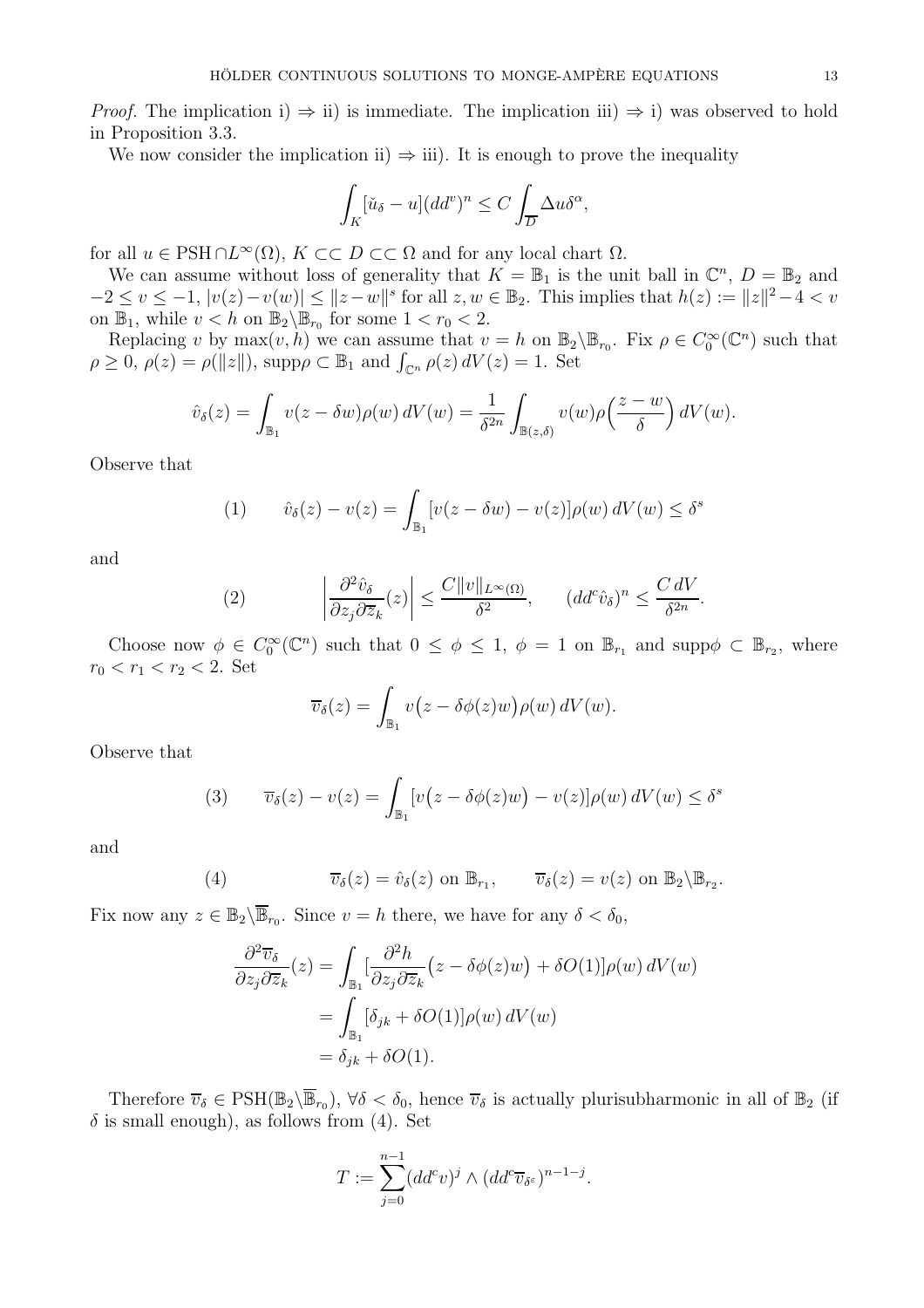$\chi$ From  $(3)$ ,  $(4)$  and Stokes fomula we get

$$
\int_{K} [\check{u}_{\delta} - u](dd^{c}v)^{n} \leq \int_{\mathbb{B}_{2}} [\check{u}_{\delta} - u](dd^{c}v)^{n}
$$
\n
$$
= \int_{\mathbb{B}_{2}} [\check{u}_{\delta} - u][(dd^{c}v)^{n} - (dd^{c}\bar{v}_{\delta^{c}})^{n}] + \int_{\mathbb{B}_{2}} [\check{u}_{\delta} - u](dd^{c}\bar{v}_{\delta^{c}})^{n}
$$
\n
$$
\leq \int_{\mathbb{B}_{2}} [\check{u}_{\delta} - u]dd^{c}(v - \bar{v}_{\delta^{c}}) \wedge T + \frac{C}{\delta^{2n\varepsilon}} \int_{\mathbb{B}_{2}} [\check{u}_{\delta} - u] dV
$$
\n
$$
\leq \int_{\mathbb{B}_{2}} [\bar{v}_{\delta^{c}} - v] dd^{c}(u - \check{u}_{\delta}) \wedge T + \frac{C \int_{\mathbb{B}_{2}} \Delta u \delta^{2}}{\delta^{2n\varepsilon}}
$$
\n
$$
\leq \int_{\mathbb{B}_{2}} [\bar{v}_{\delta^{c}} - v] dd^{c}u \wedge T + C \int_{\mathbb{B}_{2}} \Delta u \delta^{2(1 - n\varepsilon)}
$$
\n
$$
\leq \delta^{\varepsilon s} \int_{\mathbb{B}_{r_{2}}} dd^{c}u \wedge T + C\delta^{2(1 - n\varepsilon)} \int_{\mathbb{B}_{2}} \Delta u
$$
\n
$$
\leq C[\delta^{\varepsilon s} ||v||_{L^{\infty}(\Omega)}^{n-1} \int_{\mathbb{B}_{2}} \Delta u + \delta^{2(1 - n\varepsilon)} \int_{\mathbb{B}_{2}} \Delta u]
$$
\n
$$
\leq C \int_{\mathbb{B}_{2}} \Delta u \delta^{\alpha},
$$
\n
$$
v = \frac{2}{s + 2n}, \alpha = \frac{2s}{s + 2n}.
$$

where  $\varepsilon$  $s+2n$  $s+2n$ 

4.3. Proof of Theorem B. Below we derive several simple consequences of this characterization. First, the range of the complex Monge-Ampère operator has the " $L^p$ -property":

Corollary 4.4. Let  $\psi \in \text{PSH}(X, \omega)$  be a Hölder continuous function. Consider a density  $0 \le f \in L^p((\omega + dd^c \psi)^n)$  with  $p > 1$  and  $\int_X f(\omega + dd^c \psi)^n = \int_X \omega^n$ . Then there exists a Hölder continuous  $\omega$ -plurisubharmonic function  $\varphi$  such that

$$
(\omega + dd^c \varphi)^n = f(\omega + dd^c \psi)^n.
$$

In particular  $MAH(X, \omega)$  is a convex set.

*Proof.* By Hölder inequality we have

$$
\int\limits_K f\omega_{\psi}^n \leq ||f||_{L^p(\omega_{\psi}^n)}[\omega_{\psi}^n(K)]^{1-\frac{1}{p}},
$$

for any Borel subset K of X. This implies that  $f\omega_{\psi}^n \in \mathcal{H}(\infty)$ . On the other hand, by Hölder inequality we have

$$
\int\limits_K [\check{u}_\delta - u] f \omega_\psi^n \leq \|f\|_{L^p(\omega_\psi^n)} \left[\int\limits_K [\check{u}_\delta - u] \omega_\psi^n\right]^{1-\frac{1}{p}} \leq C\delta^\alpha,
$$

for all  $u \in \text{PSH} \cap L^{\infty}(\Omega)$ ,  $K \subset\subset D \subset\subset \Omega$  and local chart  $\Omega$ . Therefore using Theorem 2.1 there exists a Hölder continuous  $\omega$ -psh function  $\varphi$  such that  $\omega_{\varphi}^n = f \omega_{\psi}^n$ .

Fix  $\mu_1 = MA(\phi_1), \mu_2 = MA(\phi_2) \in MAH(X, \omega)$  and set  $\mu = (\mu_1 + \mu_2)/2$ . Observe that  $\psi := (\phi_1 + \phi_2)/2 \in \text{PSH}(X, \omega) \cap \text{Hölder}(X, \omega)$  satisfies

$$
(\omega + dd^c \psi)^n \ge \frac{1}{2^n} (\mu_1 + \mu_2)
$$

hence  $\mu = f(\omega + dd^c \psi)^n$  with bounded density  $0 \le f \le 2^{n-1}$ . It therefore follows from the first part of the corollary that  $\mu$  also belongs to  $MAH(X, \omega)$ , hence the latter is convex.

We also note that the range of the complex Monge-Ampère operator has the product property.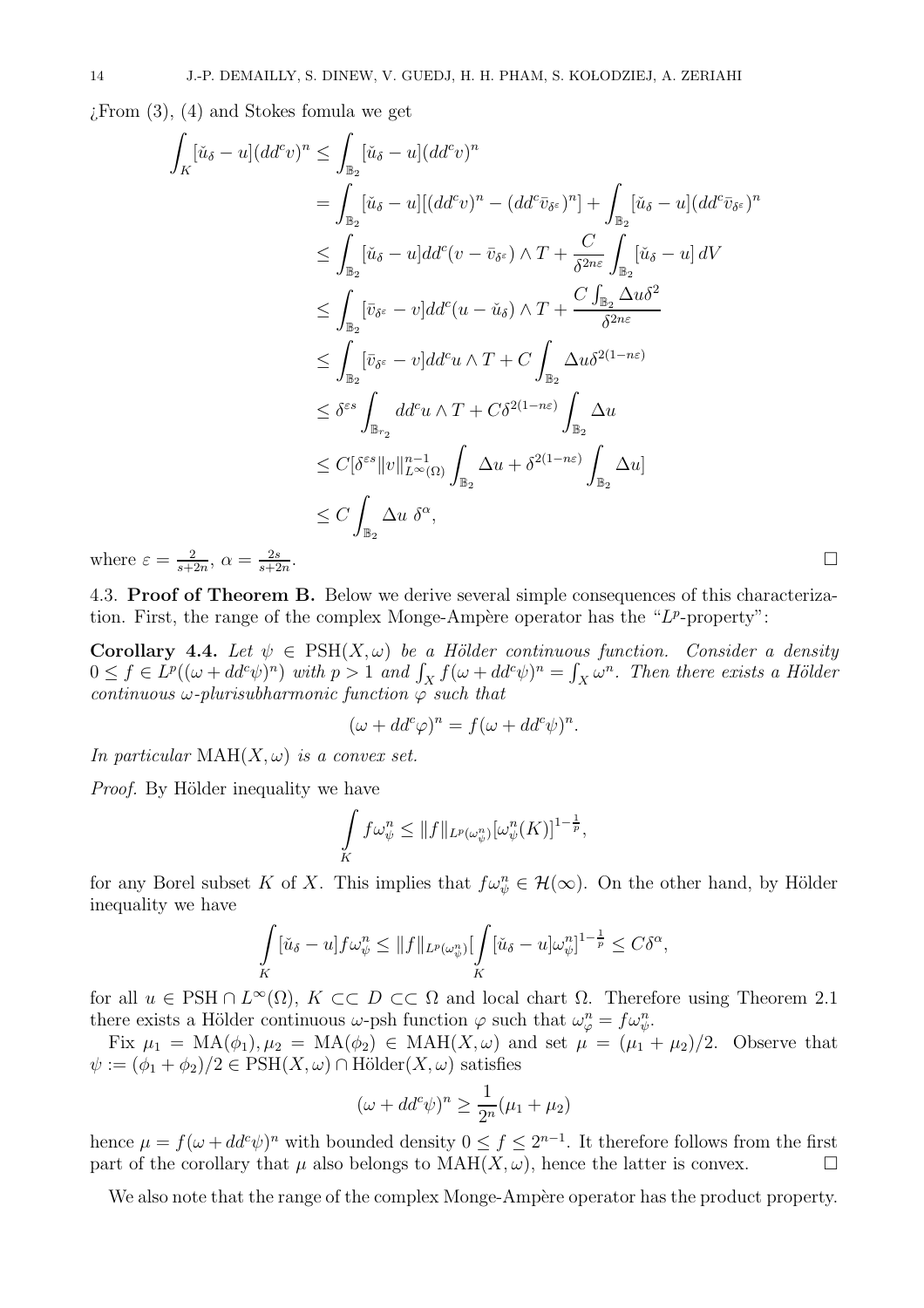**Corollary 4.5.** Let  $(X_1, \omega_1), (X_2, \omega_2)$  be two compact Kähler manifolds of dimension  $n_1, n_2$ , normalized so that  $\int_{X_1} \omega_1^{n_1} = \int_{X_2} \omega_2^{n_2} = 1$ . Fix  $\mu_1, \mu_2$  two probability measures on  $X_1, X_2$ . The following are equivalent:

i)  $\mu_1 \in \text{MAH}(X_1, \omega_1)$  and  $\mu_2 \in \text{MAH}(X_2, \omega_2)$ . ii)  $\mu = \mu_1 \times \mu_2 \in \text{MAH}(X_1 \times X_2, \omega)$ , where  $\omega = \left( \begin{array}{c} n_1 + n_2 \ n \end{array} \right)$  $n_1$  $\bigwedge \frac{-1/(n_1+n_2)}{n_1+n_2}$  $[\omega_1 + \omega_2].$ 

Here  $\mu = \mu_1 \times \mu_2$  denotes the product (probability) measure on  $X_1 \times X_2$ , and we still denote by  $\omega_1, \omega_2$  the semi-positive forms on  $X_1 \times X_2$  obtained by pulling-back  $\omega_1, \omega_2$  on each factor.

Proof. i)  $\Rightarrow$  ii) Assume that  $\mu_1 = (\omega_1 + dd^c u_1)^{n_1}$  and  $\mu_2 = (\omega_2 + dd^c u_2)^{n_2}$  where  $u_1, u_2$  are Hölder continuous  $\omega_i$ -psh functions on  $X_1$ ,  $X_2$ . Pulling back these forms and functions on  $X = X_1 \times X_2$  and observing that  $(\omega_i + dd^c u_i)^{1+n_i} \equiv 0$ , one obtains

$$
\mu = \mu_1 \times \mu_2 = (\omega + dd^c u)^{n_1 + n_2} \text{ with } u = \frac{[u_1 + u_2]}{\left(\begin{array}{c} n_1 + n_2 \\ n_1 \end{array}\right)^{1/(n_1 + n_2)}}
$$

so that  $\mu \in \text{MAH}(X, \omega)$ .

ii) ⇒ i) Since  $\mu$  satisfies iii) in Theorem 4.3 we infer that  $\mu_1, \mu_2$  satisfy the same property.<br>sing Theorem 4.3 again thus yields  $\mu_1 \in \text{MAH}(X_1, \omega_1)$ ,  $\mu_2 \in \text{MAH}(X_2, \omega_2)$ . Using Theorem 4.3 again thus yields  $\mu_1 \in \text{MAH}(X_1, \omega_1), \mu_2 \in \text{MAH}(X_2, \omega_2)$ .

### 5. Measures with symmetries

Generalizing Skoda's celebrated result [Sk], Dinh-Nguyen-Sibony have observed recently [DNS] that if  $\mu$  is the Monge-Ampère measure of a Hölder-continuous quasi-psh function, then

$$
\exp(-\varepsilon \operatorname{PSH}(X,\omega)) \subset L^1(\mu)
$$

for  $\varepsilon > 0$  small enough. We show here that the converse holds when  $\mu$  moreover has radial or toric singularities. The general case is open, see however [Hi] for some partial results.

5.1. Exponential integrability, Lelong numbers and symmetries- basic results. Note for later use that if  $\exp(-\varepsilon \operatorname{PSH}(X,\omega)) \subset L^1(\mu)$ , then for all  $x \in X$  and  $0 < r < 1$ ,

$$
\mu(\mathbb{B}(x,r)) \le Cr^{\varepsilon}
$$

and  $\mu(K) \leq CT(K)^{\varepsilon}$  for all Borel sets K, where T denote the Alexander-Taylor capacity (see [GZ1]). This implies that for all  $A > 1$ , there exists  $C_A > 0$  such that

$$
\mu(K) \le C_A \operatorname{Cap}_{\omega}(K)^A, \text{ for all Borel set } K,
$$

where  $Cap_\omega$  denotes the Monge-Ampère capacity. In other words,  $\mu$  is very well dominated by the Monge-Ampère capacity (it satisfies the condition  $\mathcal{H}(\infty)$ ).

Let u be a psh function defined near the origin in  $\mathbb{C}^n$ , with a *radial singularity*, i.e. such that  $u(z) = u(||z||)$  for all z. It is then standard that u can be written as  $u(z) = \chi \circ L(z)$  where  $L(z) = \log ||z||$  and  $\chi$  is a convex increasing function defined in a neighborhood of  $-\infty$ . Note that

– the function u is bounded if and only  $\chi(-\infty) > -\infty$ ;

– the Lelong number  $\nu(u, 0)$  is non zero if and only if  $\chi(t) \sim \nu(u, 0)t$  near  $-\infty$ ,

which is the maximal growth that  $\chi$  can have at  $-\infty$ . Alternatively,  $\nu(u, 0) = 0$  if and only if  $\chi'(-\infty) = 0$ . The following elementary computation is left to the reader: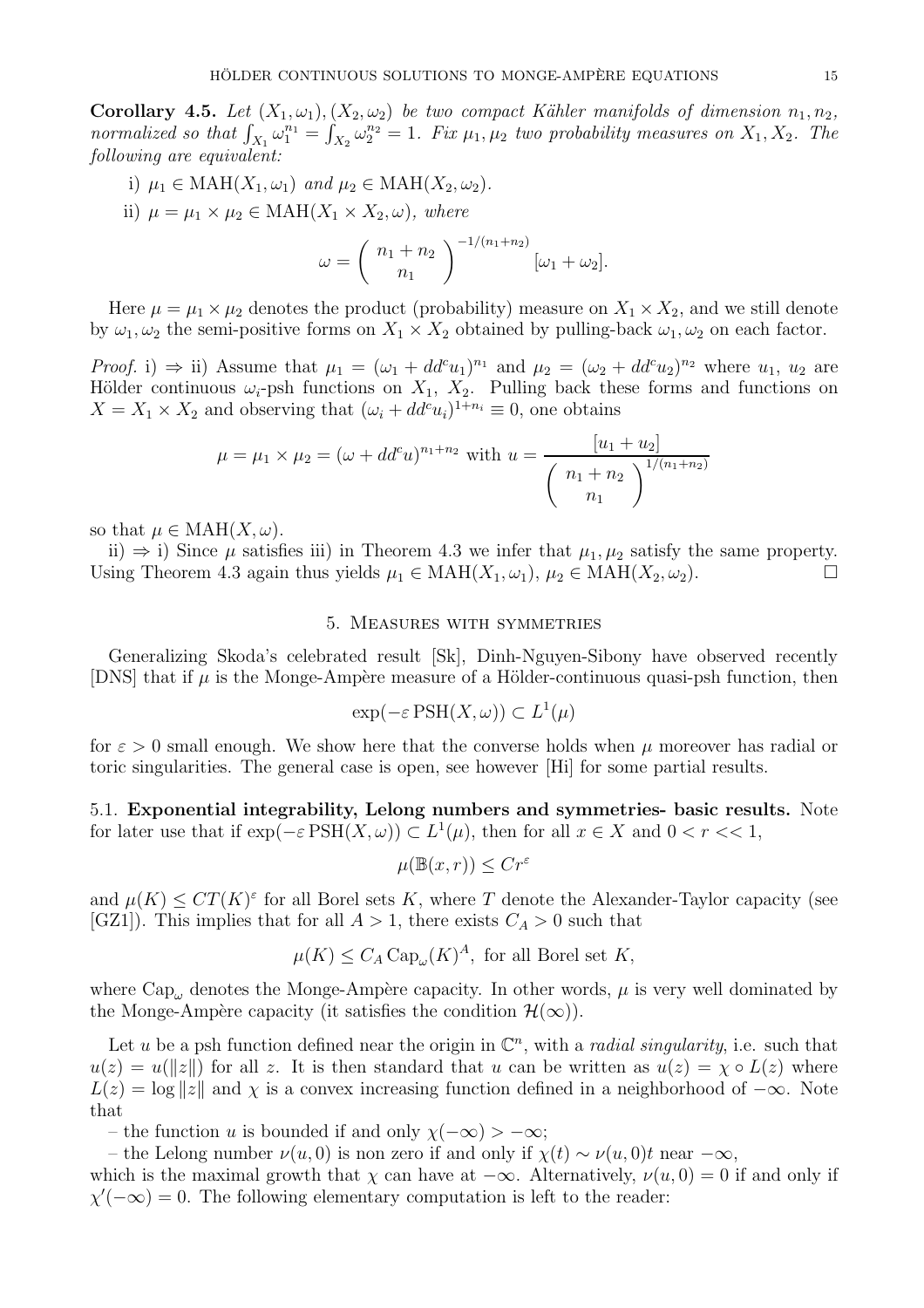**Lemma 5.1.** Let  $u = \chi \circ L$  be a radial plurisubharmonic function defined in a ball  $\mathbb{B} \ni 0$ . Assume that  $\chi$  is  $\mathcal{C}^2$  smooth. Then u belongs to the domain of definition of the Monge-Ampère operator and

$$
(dd^{c}u)^{n} = \nu(u,0)^{n}\delta_{0} + c_{n}(\chi' \circ L)^{n-1}\chi'' \circ L\frac{dV}{\|z\|^{2n}}.
$$

Here  $\delta_0$  denotes the Dirac mass at the origin. Note in particular that when  $\nu(u, 0) = 0$  then the Monge-Ampère measure  $(dd^c u)^n$  is absolutely continuous with respect to Lebesgue measure.

A similar formula can be derived for Monge-Ampère measures with *toric symmetries*, but we will not use it: we will handle the toric case by using Theorem 4.3, whereas the radial case will be treated directly, using Lemma 5.1 (the direct method yields better exponents).

5.2. The radial case. We obtain here a complete description of those radial measures which belong to  $\text{MAH}(X,\omega)$ .

**Proposition 5.2.** Let  $\mu$  be a probability measure on X which is smooth but at finitely many points where it has a radial singularity. The following are equivalent:

i)  $\exp(-\varepsilon \operatorname{PSH}(X,\omega)) \subset L^1(\mu)$  for all  $0 < \varepsilon < \varepsilon_0$ ;

ii)  $||z - a||^{-\varepsilon} \in L^1(\mu)$  for all  $0 < \varepsilon < \varepsilon_0$  and  $a \in X$ ;

iii)  $\mu(\mathbb{B}(a,r)) \leq Cr^{\varepsilon}$  for all  $0 < \varepsilon < \varepsilon_0$  and  $a \in X$ ;

iv)  $\mu = (\omega + dd^c \phi)^n$ , where  $\phi \in \text{PSH}(X, \omega)$  is Hölder continuous with exponent  $\alpha$  arbitrarily close to  $\varepsilon_0/n$ .

*Proof.* The implication i)  $\Rightarrow$  ii) is obvious. The equivalence ii)  $\Leftrightarrow$  iii) is immediate. The implication iv)  $\Rightarrow$  iii) is classical (successive integration by parts against a cut-off function with support in a corona of radii  $jr, (j + 1)r)$  and holds for general (non radial) measures. The implication iv)  $\Rightarrow$  i) was obtained in [DNS], also for general measures. In the sequel we thus focus on the remaining implication ii)  $\Rightarrow$  iv).

Let  $a \in X$  be one of the finitely many singular points. We fix a local chart near a such that  $a = 0$  is the origin and locally  $\mu = (dd^c u)^n$  with  $u = \chi \circ L$ ,  $L(z) = \log ||z||$  and  $\chi$  convex increasing. Observe that u is bounded and  $\chi'(-\infty) = 0$ . By Theorem 4.3 it is enough to check that  $u$  is Hölder continuous at point  $a$ , which is equivalent to showing that

$$
0 \le \chi(t) - \chi(-\infty) \le C \exp(\delta t) \text{ as } t \to -\infty,
$$

for some positive constants  $C, \delta > 0$ .

By assumption there exists  $\varepsilon > 0$  such that  $||z||^{-\varepsilon} \in L^1(\mu)$ . We infer from Lemma 5.1 that

$$
\int_0^{\infty} \frac{1}{\|z\|_{\varepsilon}} d\mu = c \int_0^{\infty} (\chi' \circ L)^{n-1} \chi'' \circ L \frac{dV(z)}{\|z\|_{2n+\varepsilon}}
$$

$$
= c' \int_{-\infty}^{\infty} (\chi'(t))^{n-1} \chi''(t) e^{-\varepsilon t} dt < +\infty.
$$

We now integrate by parts, in finite time, to obtain

$$
\varepsilon \int_{-A} (\chi')^n \exp(-\varepsilon t) dt = (\chi')^n (-A) \exp(+\varepsilon A) + O(1).
$$

We claim that  $\int_{-\infty}^{\infty} (\chi')^n \exp(-\varepsilon t) dt$  is finite. So is the limsup on the right hand side, hence  $\chi'(t) \leq C \exp(\varepsilon t/n)$ , which yields

$$
\chi(t) - \chi(-\infty) \le C' \exp(\varepsilon t/n).
$$

Therefore  $u(z) - u(0) \le C' ||z||^{\varepsilon/n}$ , i.e. u is Hölder continuous.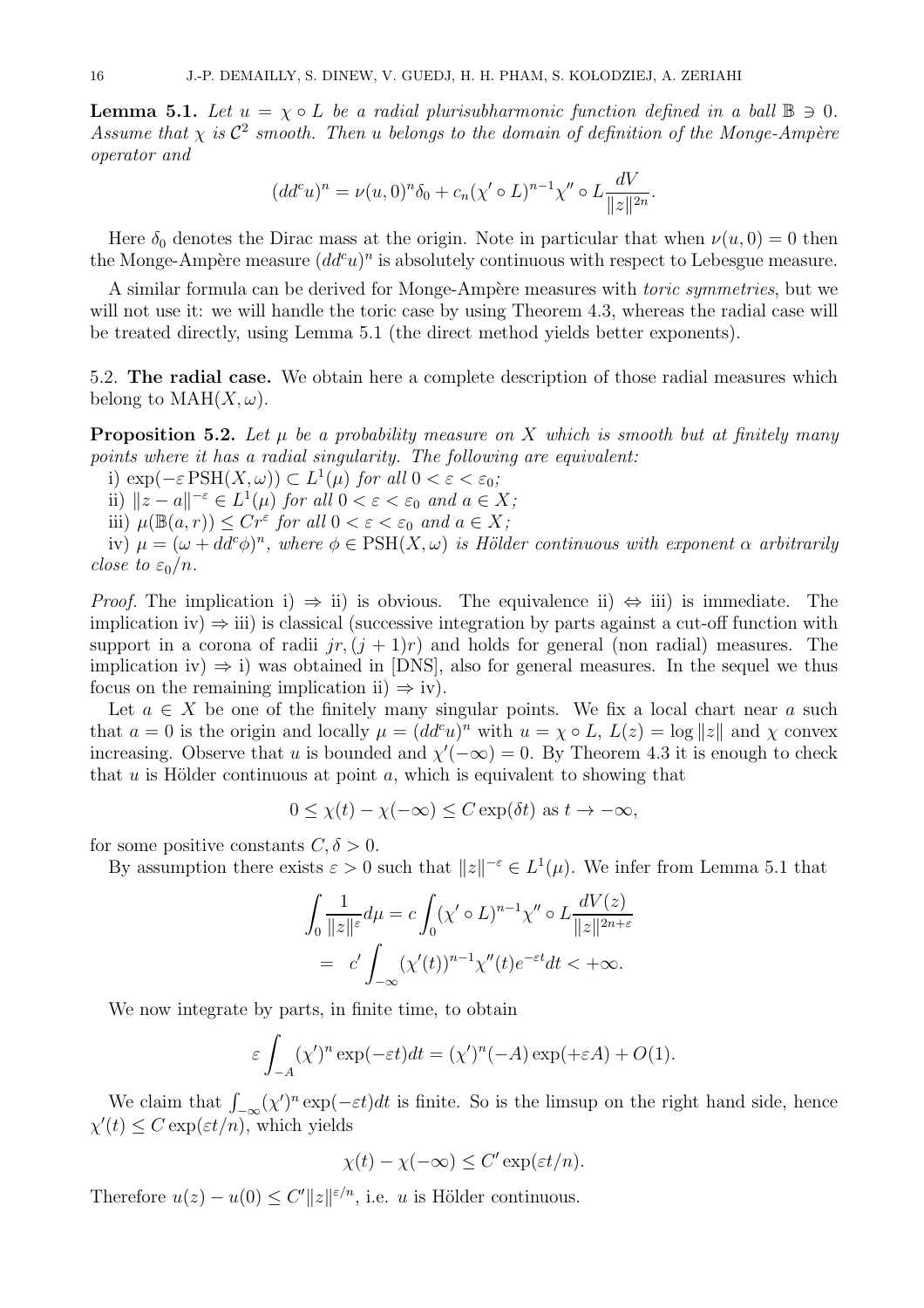It remains to prove the claim. If  $\int_{-\infty}^{\infty} (\chi')^n \exp(-\varepsilon t) dt = +\infty$ , then  $(\chi')^n(-A) \exp(+\varepsilon A) \to +\infty \text{ as } A \to +\infty. \text{ Set }$ 

$$
h(t) = (\chi')^n(t) \exp(-\varepsilon t)
$$
 and  $H(x) = \int_x^0 h(t)dt$ .

Thus  $H(x) \to +\infty$  as  $x \to -\infty$  and

$$
\varepsilon H(x) = H'(x) + O(1).
$$

We let the reader check that this implies  $H(x) = \lambda \exp(-\varepsilon x) + O(1)$  for some constant  $\lambda \geq 0$ . Now  $\chi'(t) \to 0$  as  $t \to -\infty$  so  $h(t) = o(\exp(-\varepsilon t))$  and  $H(t) = o(\exp(-\varepsilon t))$ . This forces  $\lambda = 0$ , hence  $H(t) = O(1)$ .

5.3. The toric case. We now consider the case of probability measures  $\mu$  which are smooth but at finitely many points where they have "toric singularities" the origin  $0 \in \mathbb{C}^n$  is called a toric singularity for the measure  $\mu = (dd^c u)^n$ , u psh and bounded, if u is  $(S^1)^n$ -invariant, i.e.

 $u(z_1, ..., z_n) = u(|z_1|, ..., |z_n|), \ \forall z = (z_1, ..., z_n) \in \Delta^n.$ 

We will call these measures toric measures for short.

**Proposition 5.3.** Let  $\mu$  be a toric measure in the unit polydisk  $\Delta^n \subset \mathbb{C}^n$ . Assume that for all  $0 < r < \frac{1}{2}$  and  $j = 1, ..., n$ ,

$$
\mu(\Delta \times \ldots \times \Delta_j(r) \times \ldots \times \Delta) \le Cr^{\alpha}, \text{ where } C, \alpha > 0.
$$

Then

$$
\int_{\Delta_n(t)} [\check{u}_{\delta}(z) - u(z)] d\mu \le C(t) \delta^{\beta},
$$

for all  $0 < t < 1$  and  $u \in \text{PSH} \cap L^{\infty}(\Delta^n)$  with  $0 \le u \le 1$ .

*Proof.* Set  $Tu(z) = \frac{1}{(2\pi)^n} \int_{[0,2\pi]^n} u(e^{i\theta_1} |z_1|, ..., e^{i\theta_n} |z_n|) d\theta_1 ... d\theta_n$ . Note that  $Tu(z) = Tu(|z_1|, ..., |z_n|)$  is increasing and logarithmically convex. This implies that

$$
Tu(|z_1| + \delta_1, ..., |z_n| + \delta_n) - Tu(|z_1|, ..., |z_n|)| \le C \sum_{j=1}^n \log \left(1 + \frac{\delta_j}{|z_j|}\right),
$$

for all  $z \in \Delta_n(1/2)$ . It follows from Fubini theorem that

$$
T\check{u}_{\delta}(z) = \frac{1}{(2\pi)^n} \int_{[0,2\pi]^n} \check{u}_{\delta}(e^{i\theta_1}|z_1|, ..., e^{i\theta_n}|z_n|) d\theta_1...d\theta_n
$$
  
\n
$$
= \frac{1}{(2\pi)^n} \int_{[0,2\pi]^n} \frac{1}{c_n \delta^n} \int_{\mathbb{B}_{\delta}} u(e^{i\theta_1}|z_1| + w_1, ..., e^{i\theta_n}|z_n| + w_n) dV(w) d\theta_1...d\theta_n
$$
  
\n
$$
= \frac{1}{(2\pi)^n} \int_{[0,2\pi]^n} \frac{1}{c_n \delta^n} \int_{\mathbb{B}_{\delta}(|z_1|, ..., |z_n|)} u(e^{i\theta_1}\xi_1, ..., e^{i\theta_n}\xi_n) dV(\xi) d\theta_1...d\theta_n
$$
  
\n
$$
= \frac{1}{c_n \delta^n} \int_{\mathbb{B}_{\delta}(|z_1|, ..., |z_n|)} T u(\xi) dV(\xi)
$$
  
\n
$$
\leq T u(|z_1| + \delta, ..., |z_n| + \delta).
$$

Since  $\mu$  is toric,

$$
\int_{\Delta_n(1/2)} [\check{u}_{\delta}(z) - u(z)] d\mu = \int_{\Delta_n(1/2)} [T\check{u}_{\delta}(z) - Tu(z)] d\mu,
$$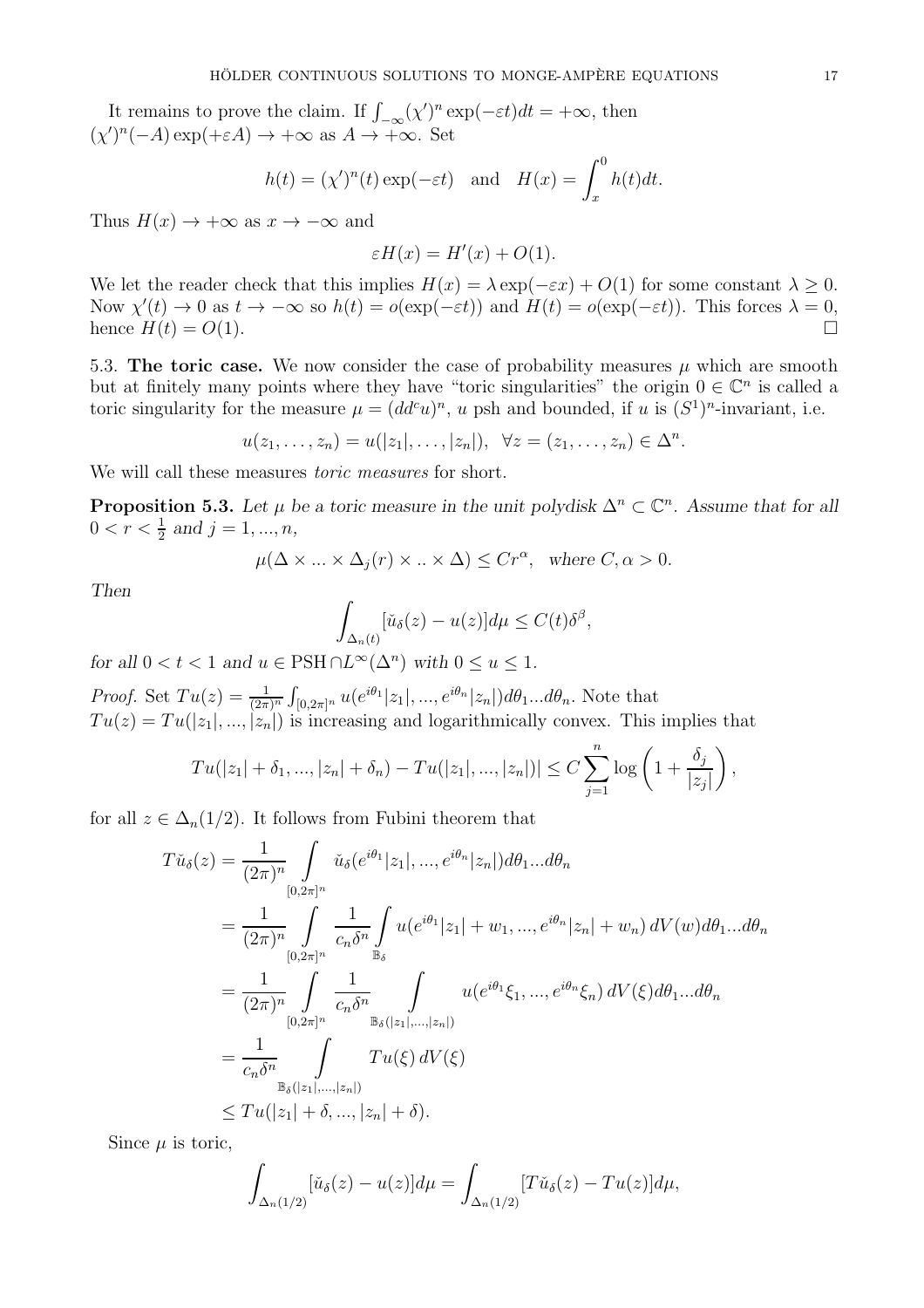thus

$$
\int_{\Delta_n(1/2)} [\check{u}_{\delta}(z) - u(z)] d\mu \le C \sum_{j=1}^n \int_{\Delta_n(1/2)} \log \left( 1 + \frac{\delta}{|z_j|} \right) d\mu
$$
  

$$
\le nC \int_0^{1/2} \frac{\delta t^{\alpha}}{t^2 + \delta t} dt
$$
  

$$
\le C' \delta^{\beta}
$$

with  $\beta = \alpha/(\alpha + 2)$ , as can be checked by cutting the integral into two pieces  $\int_0^{\delta \gamma} + \int_{\delta \gamma}^{1/2}$ , where  $\gamma = 1/(\alpha + 2).$ 

Corollary 5.4. A toric probability measure  $\mu$  belongs to  $MAH(X, \omega)$  if and only if  $\exp(-\varepsilon \text{PSH}(X,\omega)) \subset L^1(\mu)$  for some  $\varepsilon > 0$ .

*Proof.* If  $\mu$  belongs to MAH $(X, \omega)$ , then  $\exp(-\varepsilon \operatorname{PSH}(X, \omega)) \subset L^1(\mu)$  for some  $\varepsilon > 0$ , as follows from [DNS]. Assume now that  $\exp(-\varepsilon \operatorname{PSH}(X,\omega)) \subset L^1(\mu)$  for some  $\varepsilon > 0$ . As explained earlier, this implies that  $\mu$  is very well dominated by the Monge-Ampère capacity, in particular  $\mu \in \mathcal{H}(\infty)$ . The previous proposition shows that item (iii) of Theorem 4.3 applies, hence  $\mu \in \text{MAH}(X,\omega)$  $\mu \in \text{MAH}(X, \omega)$ .

In view of the above proofs, one may wonder whether all probability measures satisfying condition  $\mathcal{H}(\infty)$  belong to  $\text{MAH}(X,\omega)$ . The following example shows this is far from being the case.

**Example 5.5.** We assume here  $(X, \omega) = (\mathbb{P}^1, \omega_{FS})$  is the Riemann sphere equipped with the Fubini-Study form. We let  $\phi \in \text{PSH}(X, \omega)$  be a function that is smooth in  $\mathbb{P}^1$  but at one point which we choose as the origin 0 in some affine chart  $\mathbb C$  and so that

$$
\phi(z) = \exp\left(-\sqrt{-\log|z|}\right) - \frac{1}{2}\log[1+|z|^2]
$$

near the origin. The reader will easily check, following the arguments in Example 4.2 in [BGZ], that  $\mu = \omega + dd^c \phi$  is very well dominated by the logarithmic capacity, in particular satisfies  $\mathcal{H}(\infty)$ , although  $\phi$  is not Hölder continuous.

## 6. The case of big cohomology classes

Proof of Theorem D. In order to deal with the general case of big cohomology classes, we use again the regularization techniques of the first author, coupled now with Proposition 2.9.

We let  $\varphi$  be a  $\theta$ -psh function solution of  $(\theta + dd^c \varphi)^n = \mu$ , where the density  $f \geq 0$  of  $\mu$  with respect to a smooth volume form belongs to  $L^p$  for some  $p > 1$ . The solution is unique up to an additive constant, it is  $\theta$ -psh with minimal singularities (see [BEGZ]). We can thus assume, without loss of generality, that  $-C_0 + V_\theta \leq \varphi \leq V_\theta$ . We let

$$
\varphi\mapsto\rho_\delta\varphi
$$

again denote the regularization operator defined in (2.1). As in the Kähler case  $t \mapsto \rho_t \varphi + Kt^2$ is increasing for  $0 \le t \le \delta_0$  and some constant K.

We consider the Kiselman-Legendre transform,

$$
\psi_{c,\delta}(z) := \inf_{t \in ]0,\delta]} \left\{ \rho_t \varphi(z) + Kt^2 - c \log(t/\delta) \right\},\,
$$

where  $0 \le \delta \le \delta_0$  and  $c > 0$  will be carefully chosen below. Observe that

$$
\varphi \leq \psi_{c,\delta} \leq \rho_{\delta} \varphi + K\delta^2.
$$

The fundamental curvature estimate is now

$$
\theta + dd^c \psi_{c,\delta} \ge -(Ac + K\delta^2)\omega
$$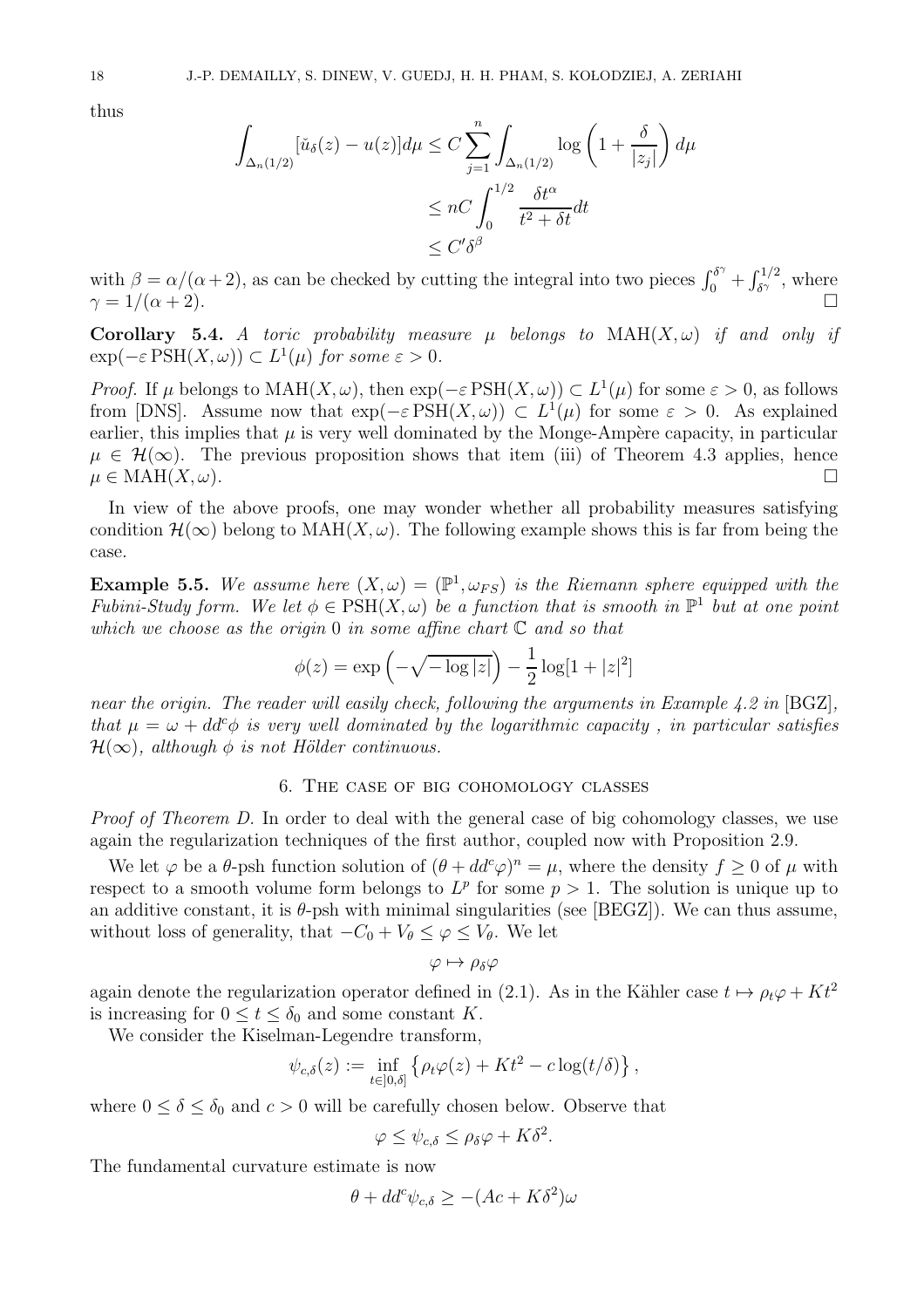for some constant  $A > 0$ . Since the coholomogy class  $\Theta = {\theta}$  is big, there exists a  $\theta$ -psh function  $\psi_0$  on X such that  $\theta + dd^c \psi_0 \geq \varepsilon_0 \omega$ , for some small constant  $\varepsilon_0 > 0$ . Subtracting a large constant, we can always assume that  $\psi_0 \leq 0$  hence  $\psi_0 \leq V_{\theta}$ .

It follows that the function

$$
\varphi_{c,\delta} := \frac{Ac + K\delta^2}{\varepsilon_0} \psi_0 + \left(1 - \frac{Ac + K\delta^2}{\varepsilon_0}\right) \psi_{c,\delta}
$$

is  $\theta$ -plurisubharmonic on X. Fix  $0 < \delta < \delta_0$  and choose  $c > 0$  such that

$$
Ac + K\delta^2 = \varepsilon_0 \delta^\alpha, \text{ where } \alpha := 2\gamma,
$$

and observe that  $c = \varepsilon_0 A^{-1} \delta^{\alpha} - K A^{-1} \delta^2 = O(\delta^{\alpha})$ . In the sequel we set

$$
\varphi_\delta:=\varphi_{c,\delta}.
$$

Since  $\psi_0 \leq V_\theta \leq \varphi + C_0$ , we see from the definition that on the ample locus,

$$
\varphi_{\delta} - \varphi = \delta^{\alpha}(\psi_0 - \varphi) + (1 - \delta^{\alpha})(\psi_{c,\delta} - \varphi)
$$
  
 
$$
\leq C_0 \delta^{\alpha} + (1 - \delta^{\alpha})(\rho_{\delta}\varphi - \varphi + K\delta^2).
$$

Furthermore, since  $\varphi \leq V_{\theta} \leq 0$ , we get  $\varrho_{\delta} \varphi \leq 0$ , thus  $\psi_{c,\delta} \leq K\delta^2 \leq C_0 \delta^{\alpha}$  if  $\delta \leq \delta_0$  small enough, and so  $\varphi_{\delta} \leq C_0 \delta^{\alpha}$ . This implies  $\psi := \varphi_{\delta} - C_0 \delta^{\alpha} \leq V_{\theta}$ . By Proposition 2.9, it follows that

$$
\sup_{X} (\varphi_{\delta} - \varphi) \leq B_0 \|\max(\varphi_{\delta} - \varphi - C_0 \delta^{\alpha}, 0)\|_{L^1(X)}^{\gamma} + C_0 \delta^{\alpha}
$$
  

$$
\leq B_0 \|\rho_{\delta} \varphi + K\delta^2 - \varphi\|_{L^1(X)}^{\gamma} + C_0 \delta^{\alpha}
$$

for some constant  $B_0 > 0$  which depends only on  $\gamma$  and the uniform norm of  $\varphi - V_{\theta}$ .

Applying Lemma 2.3, the last estimate yields

$$
\sup_X(\varphi_\delta - \varphi) \le C_1 \delta^\alpha,
$$

where  $C_1 := B_0 C_\omega + K^\gamma + C_0$  and  $C_\omega$  is the constant in Lemma 2.3.

This inequality  $\varphi_{\delta} \leq \varphi + C_1 \delta^{\alpha}$  yields a uniform lower bound on the parameter  $t = t(z)$  which realizes the infimum in the definition of  $\varphi_{\delta}(z)$  for a fixed  $z \in \Omega$ . Namely the last inequality gives

$$
\varphi_{\delta}(z) - \varphi(z) = \delta^{\alpha}(\psi_0(z) - \varphi(z)) + (1 - \delta^{\alpha})(\rho_t \varphi(z) + Kt^2 - \varphi(z) - c \log(t/\delta))
$$
  
\$\leq C\_1 \delta^{\alpha}\$.

Since  $V_{\theta} - \varphi \ge 0$  and  $\rho_t \varphi(z) + Kt^2 - \varphi(z) \ge 0$ , it follows that

$$
c(1 - \delta^{\alpha}) \log[t(z)/\delta] \geq \delta^{\alpha}(\psi_0(z) - V_{\theta}(z) - C_1).
$$

Since  $c = \varepsilon_0 A^{-1} \delta^{\alpha} - K A^{-1} \delta^2$ , the choice  $\delta \leq \delta_1 := \min \{ \delta_0, (\varepsilon_0 / 2K)^{1/(2-\alpha)} \}$  yields  $c \geq \frac{1}{2}$  $\frac{1}{2}\varepsilon_0 A^{-1}\delta^\alpha$ and therefore

$$
t(z) \geq \delta \kappa(z),
$$

where

(6.1) 
$$
\kappa(z) := \exp(C_2(\psi_0(z) - V_{\theta}(z) - C_1),
$$

(6.2) 
$$
C_2 := \frac{2A}{\varepsilon_0(1 - \delta_0^{\alpha})}.
$$

We are now in position to conclude. Fix  $z \in Amp(\Theta)$ . Since  $t(z) \ge \kappa(z)\delta$  and  $t \mapsto \rho_t\varphi + Kt^2$ is increasing, we get

$$
\rho_{\kappa(z)\delta}\varphi(z) - \varphi(z) \leq \rho_{t(z)}\varphi(z) + Kt(z)^2 - \varphi(z)
$$
  
= 
$$
\psi_{c,\delta}(z) - \varphi(z) = \frac{1}{1 - \delta^{\alpha}}(\varphi_{\delta}(z) - \delta^{\alpha}\psi_{0}(z)),
$$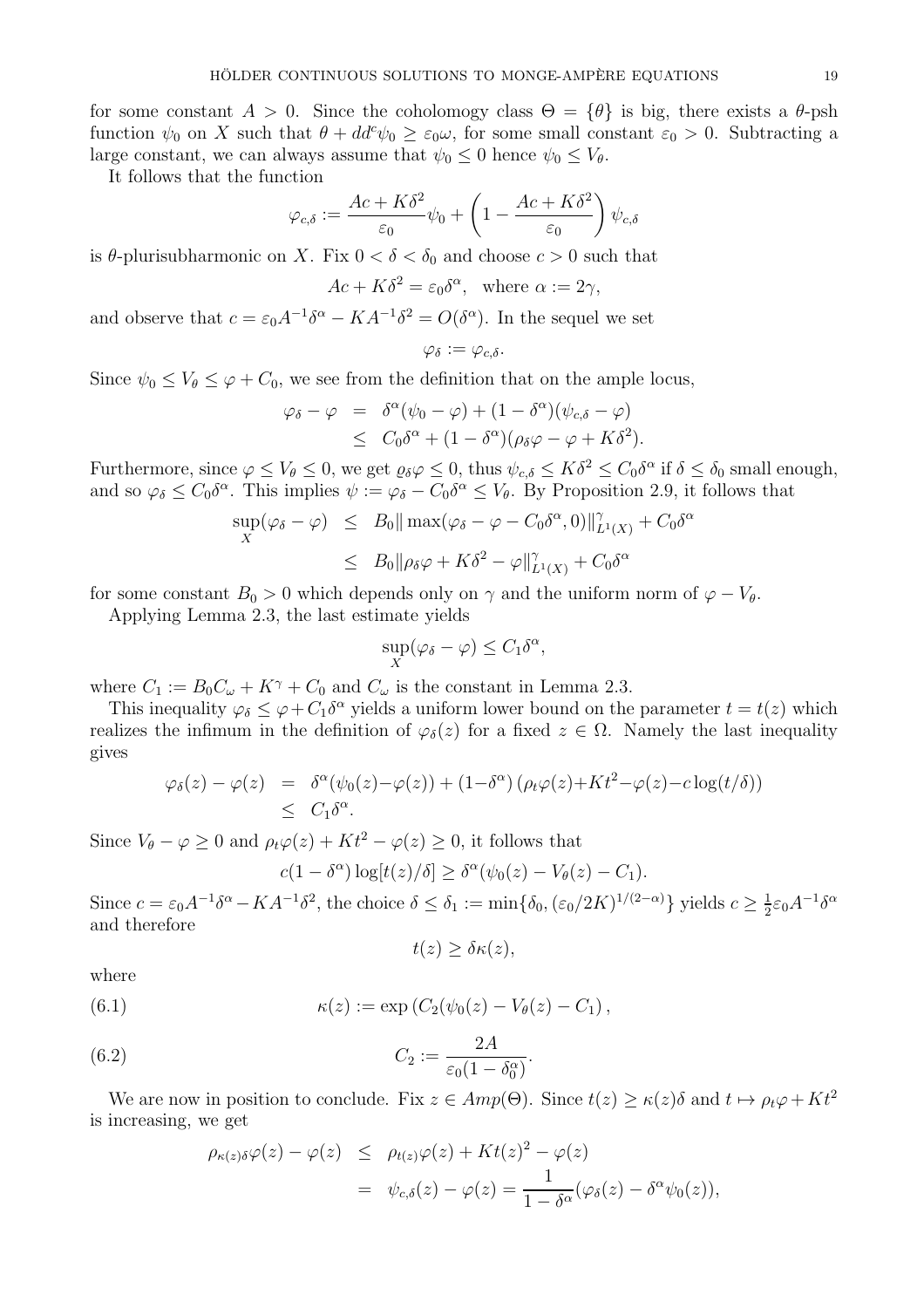and by the above and the assumption  $\varphi \leq V_{\theta} \leq 0$  we find

$$
\varphi_{\delta} - \delta^{\alpha} \psi_0 \leq \varphi + C_1 \delta^{\alpha} - \delta^{\alpha} \psi_0 \leq C_1 \delta^{\alpha} + \delta^{\alpha} (V_{\theta} - \psi_0),
$$
  

$$
\rho_{\kappa(z)\delta} \varphi(z) - \varphi(z) \leq (1 - \delta_0^{\alpha})^{-1} \delta^{\alpha} (C_1 + V_{\theta}(z) - \psi_0(z)).
$$

Replacing  $\delta$  by  $\kappa(z)^{-1}\delta$  and using (6.1), we obtain for  $\delta \leq \delta_0 \kappa(z)$ ,

$$
\rho_{\delta}\varphi(z) - \varphi(z) \leq (1 - \delta_0^{\alpha})^{-1} \delta^{\alpha} (C_1 + V_{\theta}(z) - \psi_0(z)) \cdot \exp(\alpha C_2 (C_1 + V_{\theta}(z) - \psi_0(z)))
$$
  
(6.3) 
$$
\leq C_3 \exp(2\alpha C_2 (C_1 + V_{\theta}(z) - \psi_0(z))),
$$

where

(6.4) 
$$
C_3 := (\alpha C_2)^{-1} (1 - \delta_0^{\alpha})^{-1}.
$$

This finishes the proof of Theorem D, since  $\psi_0(z) - V_\theta(z)$  is locally bounded from below on  $Amp(\Theta)$  as well as  $\kappa(z)$  given by (6.1).  $Amp(\Theta)$  as well as  $\kappa(z)$  given by (6.1).

## **APPENDIX**

We briefly explain below how bounds on the curvature may be used to control the differential of the exponential mapping. This is essentially a variation on the theme of Jacobi vector fields.

Estimates for the differential of the exponential. For accurate computations with the exponential we need to control its differential in terms of the curvature. To this end we determine the Jacobi equations which calculate the variation of geodesics.

Let namely  $u \to u + v$  be a small perturbation of the geodesic  $t \to u(t)$  with initial velocity ζ. Its linearization satisfies

(6.5) 
$$
\frac{d^2v_m}{dt^2} = \sum_{j,k,l} R_{j\bar{k}l\bar{m}} \bar{v}_k \frac{du_j}{dt} \frac{du_l}{dt} + O(|u(t)|).
$$

Moreover if D denotes the Levi-Civita connection with respect to  $\omega$  then along the geodesic  $u(t)$  one can compute

(6.6) 
$$
\left(\frac{D\zeta}{dt}\right)_m = \frac{d\zeta_m}{dt} - \sum_{j,k,l} R_{j\bar{k}l\bar{m}} \frac{du_j}{dt} \zeta_l + O(|u(t)|^2) \zeta_l
$$

(6.7) 
$$
\left(\frac{D^2\zeta(t)}{dt^2}\right)_m = \frac{d^2\zeta_m}{dt^2} - \sum_{j,k,l} R_{j\bar{k}l\bar{m}} \frac{d\bar{u}_k}{dt} \frac{d u_j}{dt} \zeta_l + O(|u(t)|)\zeta.
$$

Let us now put  $\zeta = v$ . Then the Jacobi equation takes the intrinsic form

$$
\left(\frac{D^2v(t)}{dt^2}\right)_m = \sum_{j,k,l} R_{j\bar{k}l\bar{m}} \bar{v}_k \frac{du_j}{dt} \frac{du_l}{dt} - \sum_{j,k,l} R_{j\bar{k}l\bar{m}} \frac{d\bar{u}_k}{dt} \frac{du_j}{dt} v_l.
$$

In particular the formula holds at  $\zeta := u'(0)$ . Thus if the curvature is bounded by the constant  $R_0^2$  (the square being taken for the ease of notation), then

$$
|(D_{v(t)}D_{v(t)})| \le 2R_0^2 |\zeta|^2 |v|.
$$

This is a vector analogue of the scalar equation  $y'' = 2py$ . By Gronwall's lemma the solution to the corresponding Cauchy problem with data  $v(0) = v_0$ ,  $Dv(0) = v_1$  is estimated by

$$
|v(t)| \le |v_0| \cosh(\sqrt{2}R_0|\zeta|t) + \frac{|v_1|}{\sqrt{2}R_0|\zeta|} \sinh(\sqrt{2}R_0|\zeta|t).
$$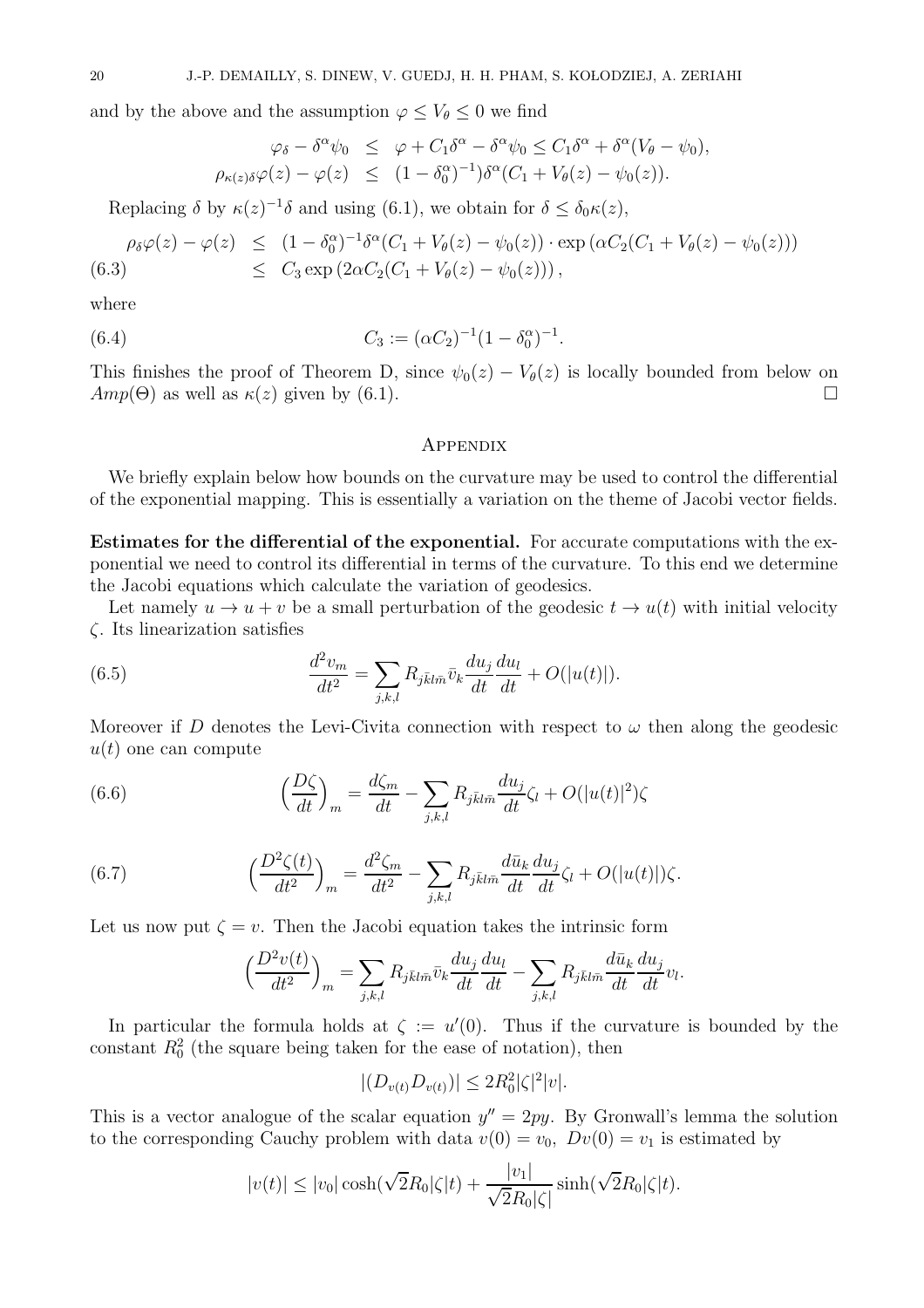Let us denote by  $\tau_{z,\zeta}(t)$  :  $T_Z X \to T_{\exp_z(t\zeta)} X$  the parallel translation along the geodesic. Let also  $\tilde{v}(t) := \tau_{z,\zeta}(t)^{-1}v(t) \in T_zX$ . Then  $\tilde{v}$  satisfies the analogous equation with curvature transported back to  $T_zX$ . Thus

(6.8) 
$$
|\tilde{v}(t) - v_0 - v_1 t| \le |v_0| \cosh(\sqrt{2}R_0|\zeta|t) + \frac{|v_1|}{\sqrt{2}R_0|\zeta|} \sinh(\sqrt{2}R_0|\zeta|t) - |v_0| - |v_1|t.
$$

The differential of the ordinary exponential mapping evaluated at  $(h, \eta) \in T(TX)_{(z,\xi)} \simeq$  $T_zX \otimes T_zX$  is precisely  $v(1)$  for the solution of the Cauchy problem  $v(0) = h, Dv(0) = \eta$ . Thus (6.8) gives us the bound

$$
|\tau_{z,\zeta}(1)^{-1}d\exp_z(\zeta)(h,\eta)-(h+\eta)|\leq h\cosh(\sqrt{2}R_0|\zeta|)+\frac{\eta}{\sqrt{2}R_0|\zeta|}\sinh(\sqrt{2}R_0|\zeta|)-h-\eta.
$$

If  $|\zeta|$  is small  $(|\zeta| \leq \frac{\varepsilon}{2R_0}$ , say), then elementary Taylor expansion gives us the bound

$$
|\tau_{z,\zeta}(1)^{-1}d\exp_z(\zeta)(h,\eta)-(h+\eta)|\leq (1+O(\varepsilon))(c_1\varepsilon^2|h|+c_2\varepsilon^2|\eta|).
$$

Thus there exists some uniform  $\varepsilon_0$  such that in the balls  $|\zeta| \leq \frac{\varepsilon}{\sqrt{2R_0}}$  for any  $\varepsilon \leq \varepsilon_0$  the differential is a diffeomorphism and is even  $O(\varepsilon^2)$  close to the identity.

Remark 6.1. Similar estimates can be obtained in the Hermitian case either, geodesics being defined by the Chern connection rather than the Levi-Civita connection. One then has to assume additionally a uniform bound on  $|\partial \omega|_{\omega}$  and  $|D(\partial \omega)|_{\omega}$  to accommodate the presence of torsion. However, replacing exp by exph as was done in [D4] and [BD] would be a challenge, because we would then need an "effective" version of E. Borel's theorem to show that exph can be chosen to satisfy the same estimates as exp, and this is certainly non trivial.

Acknowledgements. This project was initiated during the BIRS conference "Complex Monge-Ampère equation" held in 2009. The authors would like to acknowledge the perfect working conditions provided by the organizers. Part of the research was done while the second and fifth authors were visiting the Erwin Schrödinger institute in Vienna in 2009. They would like to express their gratitude for the hospitality. The second author was supported by Polish ministerial grant "Iuventus Plus" and Kuratowski fellowship granted by the Polish Mathematical Society (PTM) and Polish Academy of Science (PAN). The research was done while the fourth author was a postdoctoral research fellow at Centro Internazionale per la Ricerca Matematica, Trento, Italy. He would like to thank the members of the Institute for their kind hospitality. The second and fifth authors were partially supported by NCN grant 2011/01/B/ST1/00879.

## **REFERENCES**

- []BCHM C. Birkar, P. Cascini, C. Hacon and J. McKernan, Existence of minimal models for varieties of log general type, J. Amer. Math. Soc. 23 (2010), no. 2, 405-468.
- [BEGZ S. Boucksom, P. Eyssidieux, V. Guedj and A. Zeriahi, Monge-Ampère equations in big cohomology classes, Acta Math. 205 (2010), 199-262.
- []BGZ S. Benelkourchi, V. Guedj and A. Zeriahi, A priori estimates for weak solutions of complex Monge-Ampère equations, Ann. Sc. Norm. Super. Pisa Cl. Sci. (5) 7 (2008), no. 1, 81-96.
- $[|BT1]$  E. Bedford and B. A. Taylor, The Dirichlet problem for the complex Monge-Ampère operator, Invent. Math. 37 (1976), 1-44.
- [ $|BT2$  E. Bedford and B. A. Taylor, A new capacity for plurisubharmonic functions, Acta Math. 149 (1982), 1-40.
- []Ber R. Berman, A thermodynamical formalism for Monge-Amp`ere equations, Moser-Trudniger inequalities and Kähler-Einstein metrics, Preprint arXiv:1011.3976v1.
- []BD R. Berman and J.-P. Demailly, Regularity of plurisubharmonic upper envelopes in big cohomology classes, preprint arXiv 0905.1246v1, to appear in the Proceedings of the volume "Geometry and Topology" in honor of Oleg Y. Viro, edited by B. Juhl-Jöricke and M. Passare, Birkhaüser.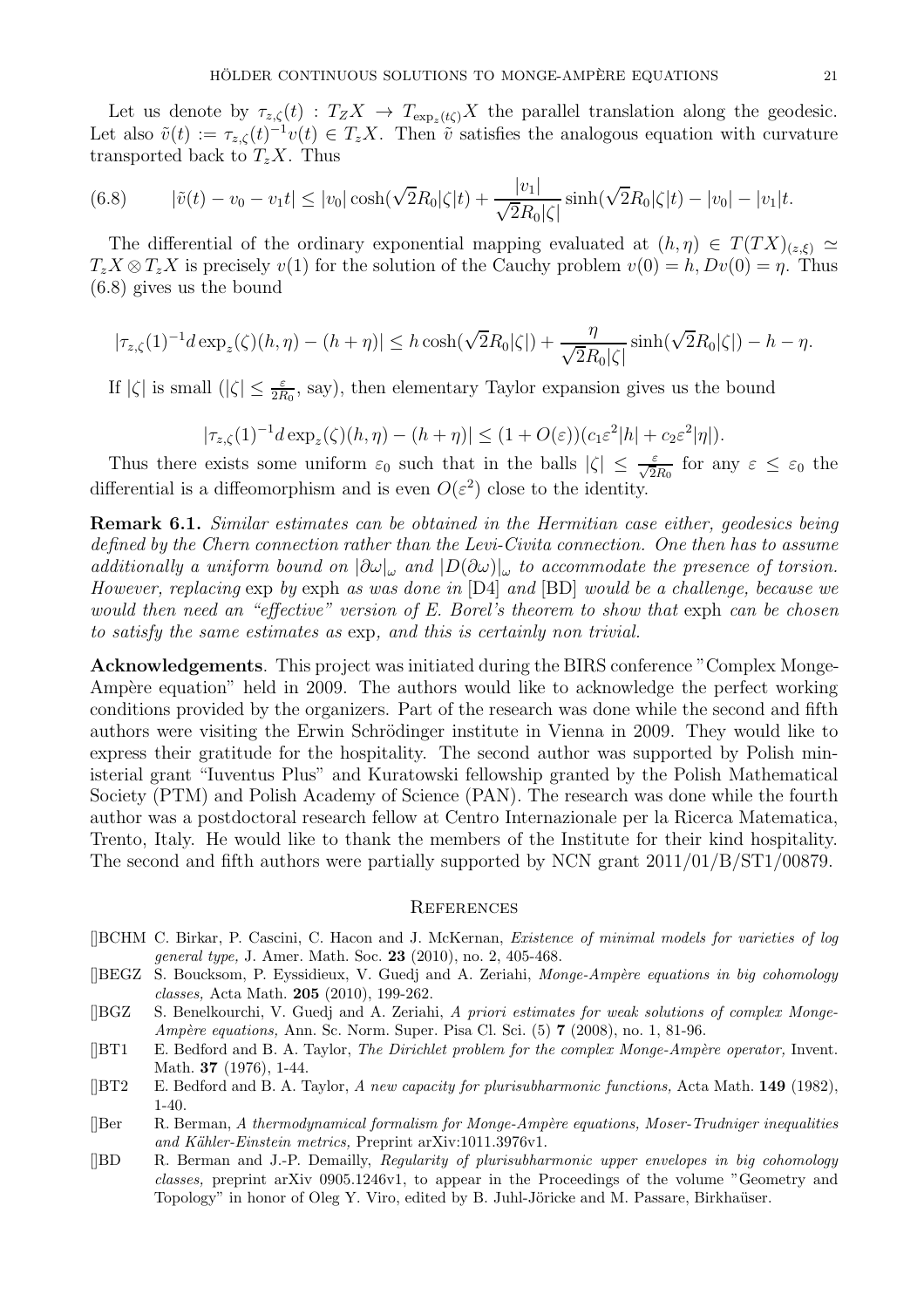- [D1 J.-P. Demailly, Estimations  $L^2$  pour l'opérateur  $\overline{\partial}$  d'un fibré vectoriel holomorphe semi-positif au-dessus  $d'$ une variété kählérienne complète, Ann. Sci. École Norm. Sup. 4e Sér. 15 (1982), 457-511.
- []D2 J.-P. Demailly, Regularization of closed positive currents and intersection theory, J. Alg. Geom. 1 (1992), 361-409.
- [D3 J.-P. Demailly, Monge-Ampère operators, Lelong numbers and intersection theory, Complex analysis and geometry, 115-193, Univ. Ser. Math., Plenum, New York (1993).
- $[$ D4 J.-P. Demailly, Regularization of closed positive currents of type  $(1, 1)$  by the flow of a Chern connection, Aspects of Math. Vol. E26, Vieweg (1994), 105-126.
- [DP J.-P. Demailly and N. Pali, *Degenerate complex Monge-Ampère equations over compact Kähler mani*folds, Int. J. Math. 21 (2010), 357-405.
- []DNS T. C. Dinh, V. A. Nguyen and N. Sibony, Exponential estimates for plurisubharmonic functions and stochastic dynamics, Journal Diff. Geom. 84 (2010), 465-488.
- []DS T. C. Dinh and N. Sibony, Distribution des valeurs de transformations meromorphes et applications, Comment. Math. Helv. 81 (2006), 221-258.
- [Di S. Dinew, *Hölder continuous potentials on manifolds with partially positive curvature*, J. Inst. Math. Jussieu 9 (2010), 705-718.
- $[|DZ|]$  S. Dinew and Z. Zhang, On stability and continuity of bounded solutions of degenerate complex Monge-Ampère equations over compact Kähler manifolds, Adv. Math.  $225$  (2010), 367-388.
- []EGZ1 P. Eyssidieux, V. Guedj and A. Zeriahi, Singular K¨ahler-Einstein metrics, J. Amer. Math. Soc. 22 (2009), 607-639.
- [[EGZ2 P. Eyssidieux, V. Guedj and A. Zeriahi, A priori  $L^{\infty}$  -estimates for degenerate complex Monge-Ampère equations, Int. Math. Res. Not. (2008), ID rnn070.
- [[EGZ3 P. Eyssidieux, V. Guedj and A. Zeriahi, Viscosity solutions to degenerate complex Monge-Ampère equations, Comm. Pure Appl. Math. 64 (2011), 1059-1094.
- []GT D. Gilbarg and N. Trudinger, Elliptic partial differential equations of second order, Grundl. der Math. Wiss. Springer Verlag, 244 (1983).
- $[|GKZ \quad V. \text{ Gued}$ ; S. Kołodziej and A. Zeriahi, Hölder continuous solutions to the complex Monge-Ampère equations equations, Bull. London Math. Soc. 40 (2008), 1070-1080.
- [[GZ1 V. Guedj and A. Zeriahi, *Intrinsic capacities on compact Kähler manifolds*, J. Geom. Anal. 15 (2005), no.4, 607-639.
- $[|GZ2 \quad V. \text{ Gued}]\$  and A. Zeriahi, Stability of solutions to Monge-Ampère equations in big cohomology classes, preprint 2011.
- $[]$ Hi P. H. Hiep, Hölder continuity of solutions to the complex Monge-Ampère equations on compact Kähler manifolds, Ann. Inst. Fourier 60 (2010), 1857-1869.
- $[|HK]$  E. Heintze and H. Karcher, A general comparison theorem with applications to volume estimates for submanifolds, Ann. Sci. Éc. Norm. Sup.  $11$  (1978) 451-470
- []Ki1 C. O. Kiselman, Partial Legendre transformation for plurisubharmonic functions, Invent. Math. 49 (1978), 137-148.
- $[|Ki2 \t C. O. Kiselman, *Attentioning the singularities of plurisubharmonic functions*, Ann. Polon. Math. 60$ (1994), 173-197.
- [ $\vert$ K1 S. Kołodziej, *The complex Monge-Ampère equation*, Acta Math. **180** (1998), 69-117.
- $[|K2 \quad S.$  Kołodziej, *The Monge-Ampère equation on compact Kähler manifolds*, Indiana Univ. Math. J. 52 (2003), no. 3, 667-686.
- $[$ K3 S. Kołodziej, Hölder continuity of solutions to the complex Monge-Ampère equation with the right hand side in  $L^p$ . The case of compact Kähler manifolds, Math. Ann. **342** (2008), 379-386.
- [KT S. Kołodziej and G. Tian, A uniform  $L^{\infty}$  estimate for complex Monge-Ampère equations, Math. Ann. 342 (2008), 773-787.
- $[$ [Pl S. Plis, A counterexample to the regularity of the degenerate complex Monge-Ampère equation, Ann. Polon. Math. 86 (2005), 171-175.
- [Sk H. Skoda, Sous-ensembles analytiques d'ordre fini ou infini dans  $\mathbb{C}^n$ , Bull. Soc. Math. France 100 (1972), 353-408.
- [[ST1 J. Song and G. Tian, The Kähler-Ricci flow on surfaces of positive Kodaira dimension, Invent. Math. 170 (2007), 609-653.
- [[ST2 J. Song and G. Tian, *Canonical measures and Kähler-Ricci flow,* preprint arXiv 0802.2570v1.
- [[ST3 J. Song and G. Tian, The Kähler-Ricci flow through singularities, preprint arXiv 0909.4898v1.
- []SW J. Song and B. Weinkove, Contracting exceptional divisors by the K¨ahler-Ricci flow, Preprint arXiv:1003.0718v1.
- $[|TZ\quad G.$  Tian and Z. Zhang, On the Kähler-Ricci flow on projective manifolds of general type, Chinese Ann. Math. B 27 (2) (2006), 179-192.